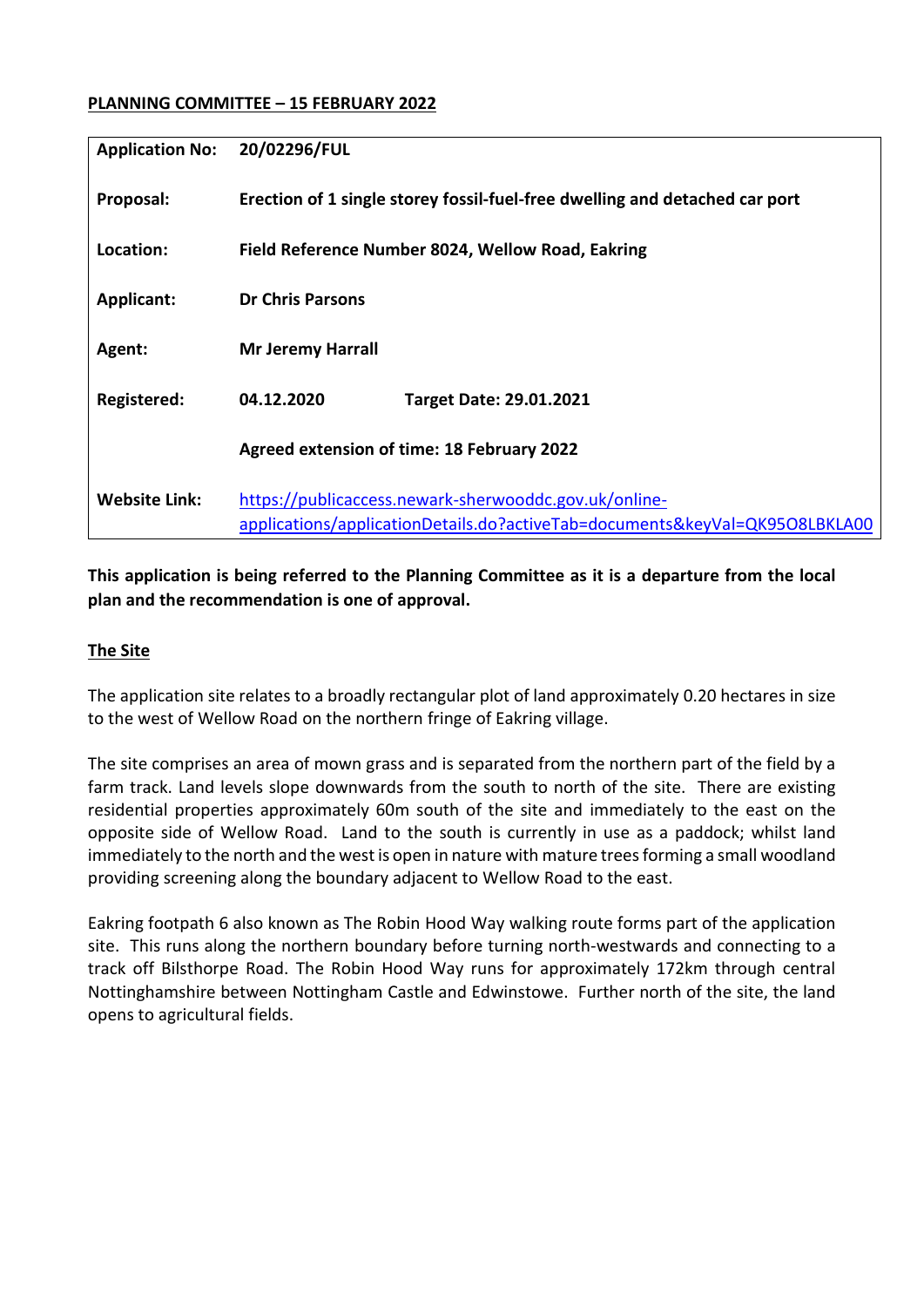

The site is located within the Open Countryside. A section of the proposed site, including the access is within Eakring Conservation area. Within close proximity to the site are a number of heritage assets, both designated and non-designated. Nearby is Eakring Windmill (LEN 1370133), which is grade II listed. Additionally, the site lies within the Mid Nottinghamshire Farmlands Landscape Character Area as identified in the Newark and Sherwood Landscape Character Assessment. According to the Environment Agency Flood maps the site is situated within Flood Zone 1.

### **Relevant Planning History**

20/00729/FUL – Proposed single storey two bedroom Agricultural Workers Dwelling. Application was withdrawn.

PREAPP/00301/19 – Proposed a new single storey 2 bed dwelling – Advice given on 01.08.2019

#### **The Proposal**

The proposal seeks full-planning permission for the erection of a fossil fuel free single storey two bedroom dwelling with an associated carport with solar panels flat on its roof.

The dwelling would be positioned towards the southwest corner of the plot. Access would be provided along the public right of way and then entering at the south-western corner, approximately 62m from where it joins Wellow Road as shown on the diagrams below:





The dwelling would measure 12m in width and 9.75m in depth, standing at a maximum height of 3.5m. It would have a green roof, timber walls and is proposed to have grey-framed windows and doors. An open sided carport of timber construction would be positioned southwest of the dwelling,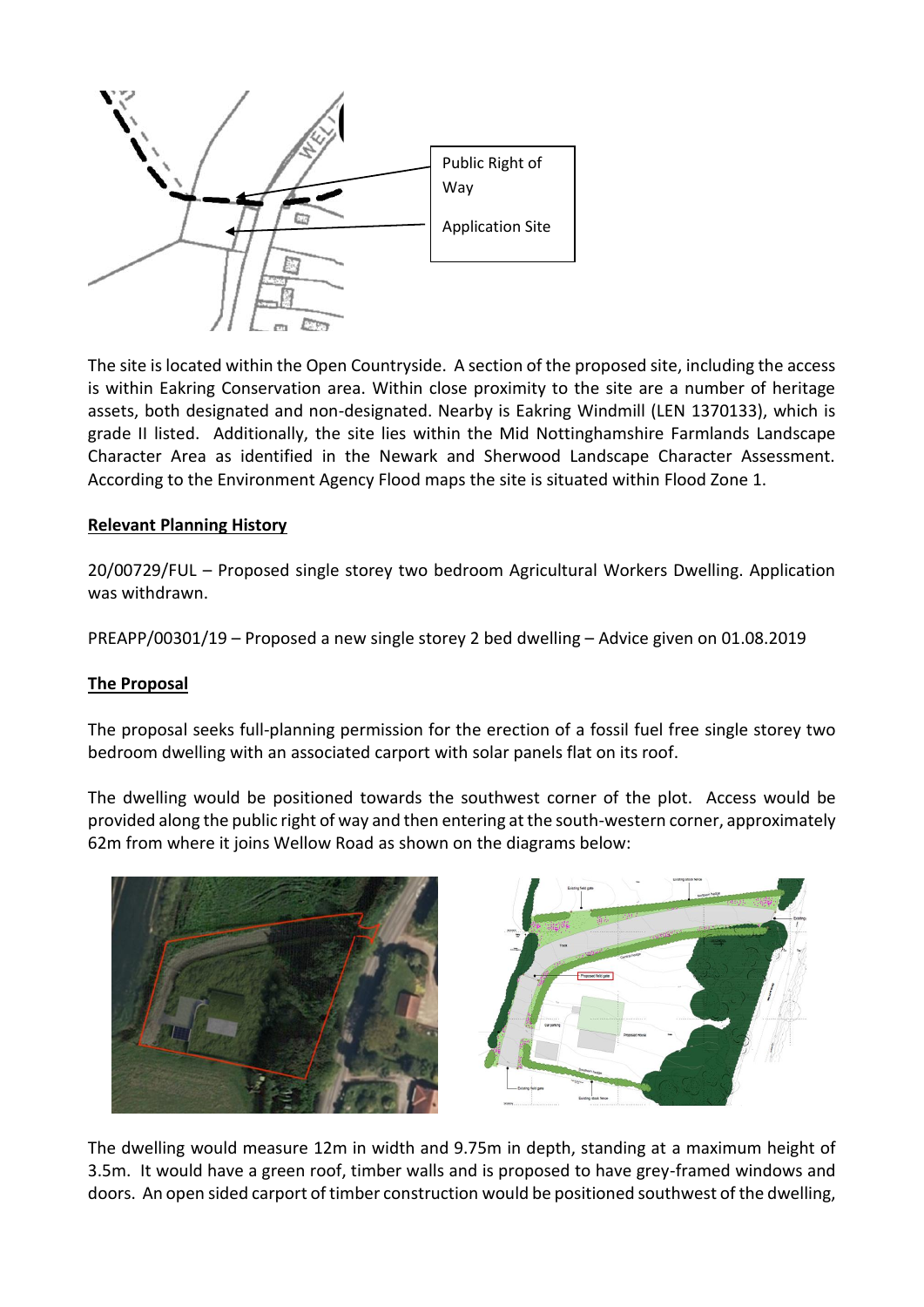measuring 5.2m in depth and 7.0m in width, standing at maximum height of 2.4m including solar panels above.



Stock fencing at 1.2m in height is proposed to enclose the proposed site from the adjacent grazing areas. The gate across the driveway, along the public right of way, within the site would be replaced with a five bar field gate.

A proposed Landscape Strategy would see additional planting of different species of hedgerow within the site and adjacent to both sides of Eakring footpath 6. The Strategy includes the planting methodology, hedgerow mix and details of aftercare.

The application has been submitted on the basis of it being innovative due to matters including its energy efficiency, operating beyond zero carbon and SAP rating of 153A. These need to be fully detailed in the report to ensure Members have full information in order to make a sound decision. As these form the discussion of the proposal, the information is provided under 'Dwellings Credentials'.

This application has been assessed against the following plans and documentation:

- Location Plan 1:2500, received on 23 November 2020
- Propose layout, received on 23 November 2020
- Proposed north and south (front and rear) elevations, received on 23 November 2020
- Proposed east and west (sides) elevations, received on 23 November 2020
- Proposed floor Plan, received on 23 November 2020
- Proposed Cross Section, received on 23 November 2020
- Landscape proposal, ref: EAK001A REV A, received on 02 December 2020
- CGI's various views, received on 23 November 2020
- Topographical Survey, received on 23 November 2020
- Heritage Statement, received on 23 November 2020
- Landscape Report and Scheme, received on 23 November 2020
- Design SAP Calculation, received on 23 November 2020
- Paper: Residual Heat Reservoir received on 23 November 2020
- Planning and design statement, received on 23 November 2020
- Copy of Collated Data, received on 1<sup>st</sup> March 2021
- Public benefits, received on 07 October 2021
- Planning precedents, received on 12 October 2021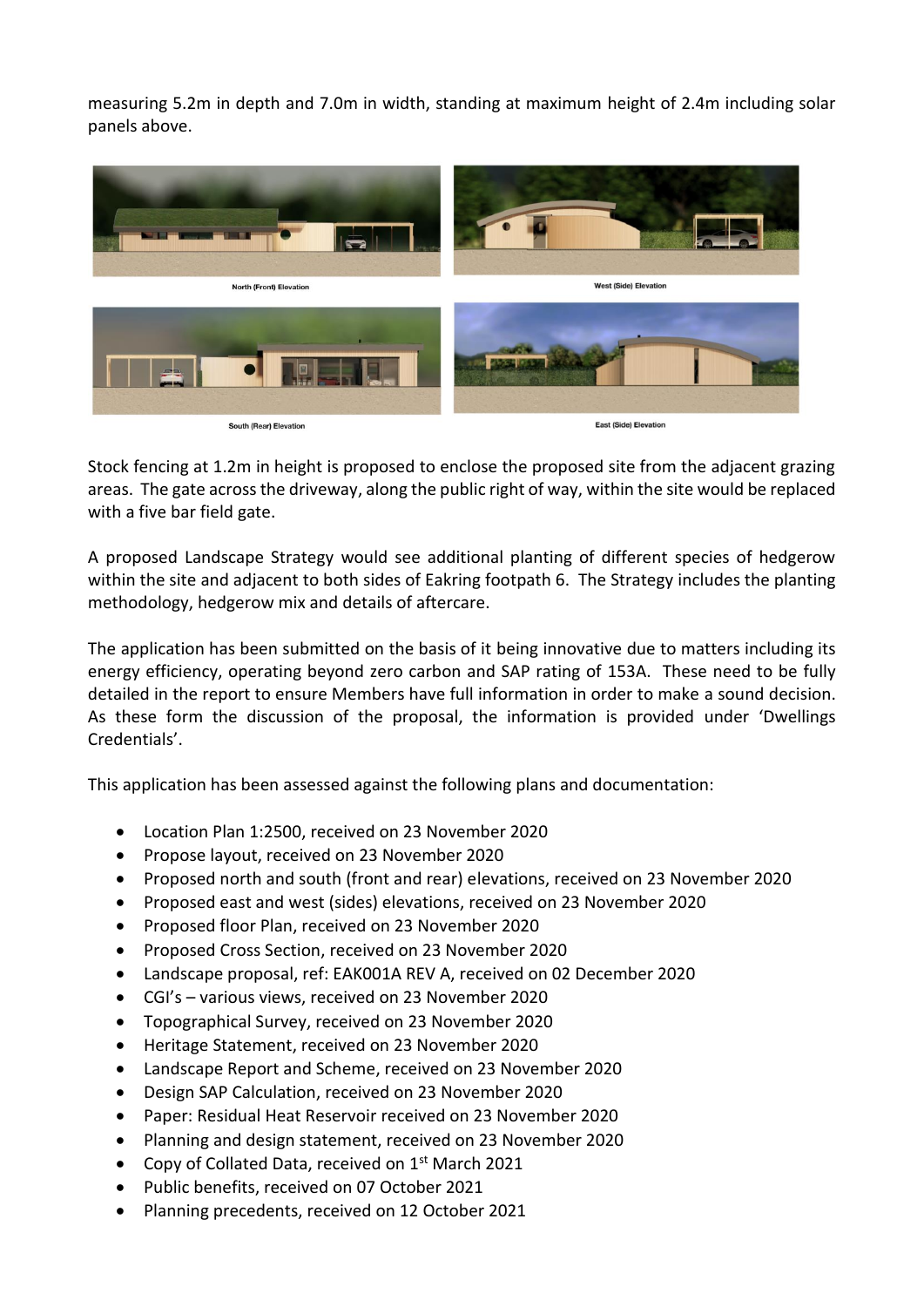### **Departure/Public Advertisement Procedure**

Occupiers of five properties have been individually notified by letter. A site notice was placed near the proposed site on 17 December 2020. A newspaper advert was published on 10 December 2020.

An additional site notice was also posted on 12 November 2021 due to the application being a potential departure.

### **Planning Policy Framework**

### **Newark and Sherwood District Council Core Strategy DPD (adopted March 2019)**

- Spatial Policy 1 Settlement Hierarchy
- Spatial Policy 2 Spatial Distribution of Growth
- Spatial Policy 3 Rural Areas
- Spatial Policy 7 Sustainable Transport
- Core Policy 3 Housing Mix, Type and Density
- Core Policy 9 Sustainable Design
- Core Policy 10 Climate Change
- Core Policy 12 Biodiversity and Green Infrastructure
- Core Policy 13 Landscape Character (Mid-Nottinghamshire Farmlands)
- Core Policy 14 Historic Environment

#### **Allocations and Development Plan Development Plan Document**

- DM3 Developer Contributions and Planning Obligations
- DM4 Renewable and Low Carbon Energy Generation
- DM5 Design
- DM7 Biodiversity and Green Infrastructure
- DM8 Development in the Open Countryside
- DM9 Protecting and Enhancing the Historic Environment
- DM12 Presumption in Favour of Sustainable Development

#### **Other Material Considerations**

- National Planning Policy Framework (2021)
- National Planning Policy Guidance (on line resource)
- Landscape Character Assessment SPD 2013
- Eakring Conservation Area Appraisal
- Sections 66 and 72 of the Planning (Listed Buildings and Conservation Areas) Act 1990
- NSDC Residential cycle and car parking standards & design guide
- Climate Change Act 2008, Part 1.

## **Consultations**

#### **Eakring Parish Council – No comment received**

**NCC Rights of Way team –** provide advice and state that the Eakring FP6 and FP6A would be affected by the proposal. Seek clarification that the footpath will not be obstructed in any way and that there is sufficient width to allow for vehicles into the property and not impinge on the width of the footpath or the safety of the footpath users.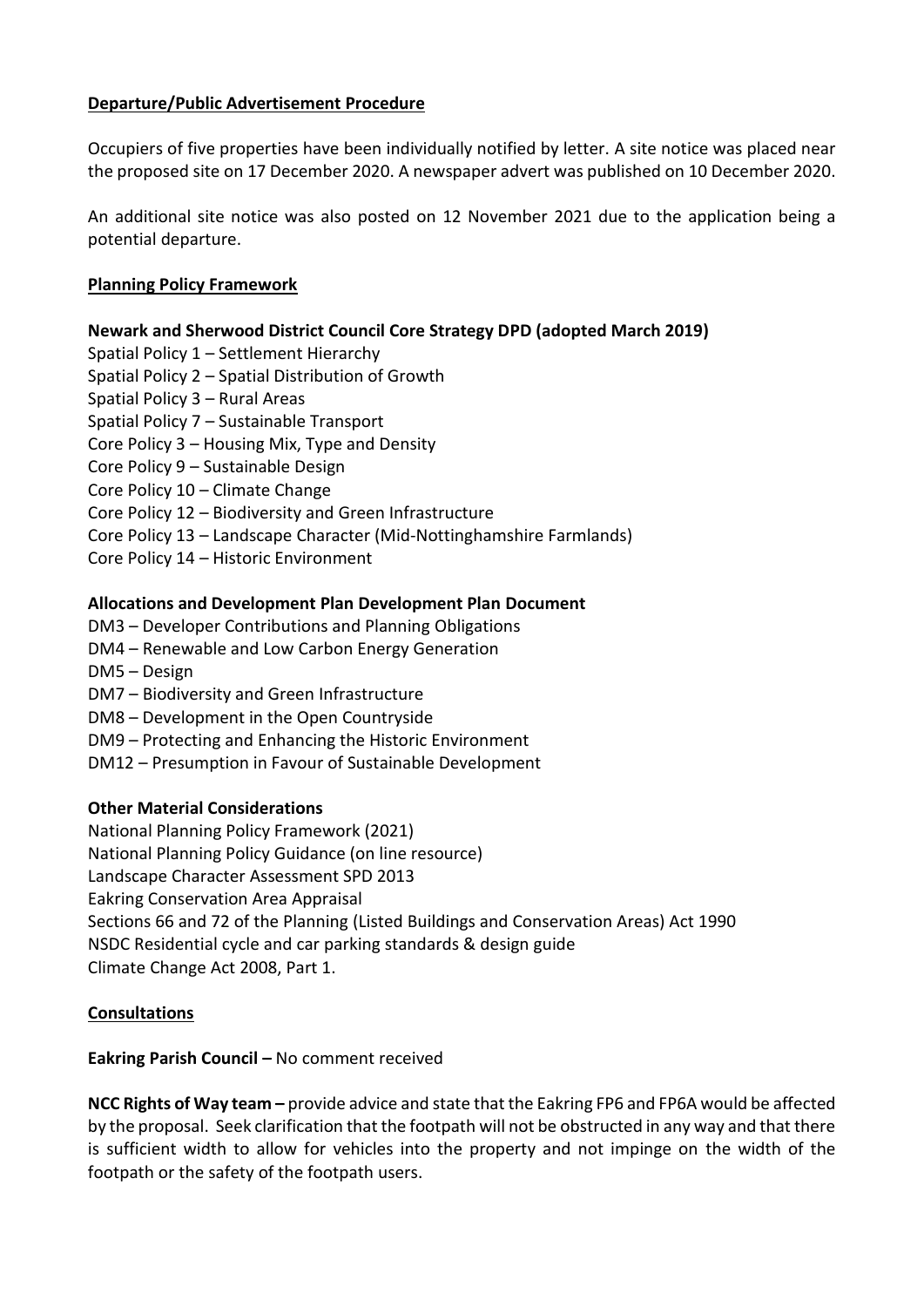**NCC Highways –** consider the development is acceptable subject to a number of conditions. Visibility splays are acceptable. The gate adjoining Wellow Road requires repositioning to be 12 metres back from the highway and hard surfacing of this area.

**Ramblers Association –** no objection to the proposal.

**Robin Hood Way Association –**holding objection.

**East Midland Building Control Lead Officer –** commented that the design energy rating is very high at 129 well above the current minimum standard required in the current building regulations. The building regarding thermal efficiency will be exceptional on the design data received.

**NSDC Conservation –** Broadly agree with the conclusions of the submitted heritage statement, consider the design of the new dwelling is markedly different from traditional vernacular house types locally, the modest nature of the dwelling, the green sculpted roof and discreet position against a copse of trees ensures that impact on the conservation area (CA) is now very limited. The use of landscaping and new hedges further helps integrate the design into the site. Agree with the materials to be used on the proposed development, consider the design is capable of causing no harm to the setting of the CA or any other heritage asset.

### **No representations from local residents/interested parties have been received.**

#### **Comments of the Business Manager**

#### *Principle of development*

The starting point for all development-management-decision making is S.38 (6) of the 'Planning and Compulsory Purchase Act 2004,' which states the following: "*The determination of planning applications must be made in accordance with the 'Development Plan,' unless other material considerations indicate otherwise*."

The Amended Core Strategy (ACS) details the settlement hierarchy which will help deliver sustainable growth and development in the District. The intentions of this hierarchy, in accordance with Spatial Policy 1, are to direct new residential development to the sub-regional centre, service centres and principal villages, which are well served in terms of infrastructure and services. Eakring is not defined as a Principal Village and therefore, in accordance with Spatial Policy 1, the development needs to be considered against Spatial Policy 3 (Rural Areas).

Spatial Policy 3 states that development, which is neither located within villages nor settlements but is found within the 'Open Countryside' - will both be "*strictly controlled and restricted to uses that require a rural setting. Policies to deal with such applications are set out in the 'Allocations & Development Management DPD…*." The Policy then goes on to direct the decision maker to an Open Countryside policy within the 'Allocations and Development Management DPD' (ADMDPD), being Policy DM8.

Policy DM8 of the ADMDPD reiterates the intentions of SP3. However, Policy DM8 also lists a number of exceptions, including 'New Dwellings.' This states that *"Planning permission will only be granted for new dwellings where they are of exceptional quality or innovative nature of design, reflect the highest standards of architecture, significantly enhance their immediate setting and be sensitive to the defining characteristics of the local area."* [Author's emphasis].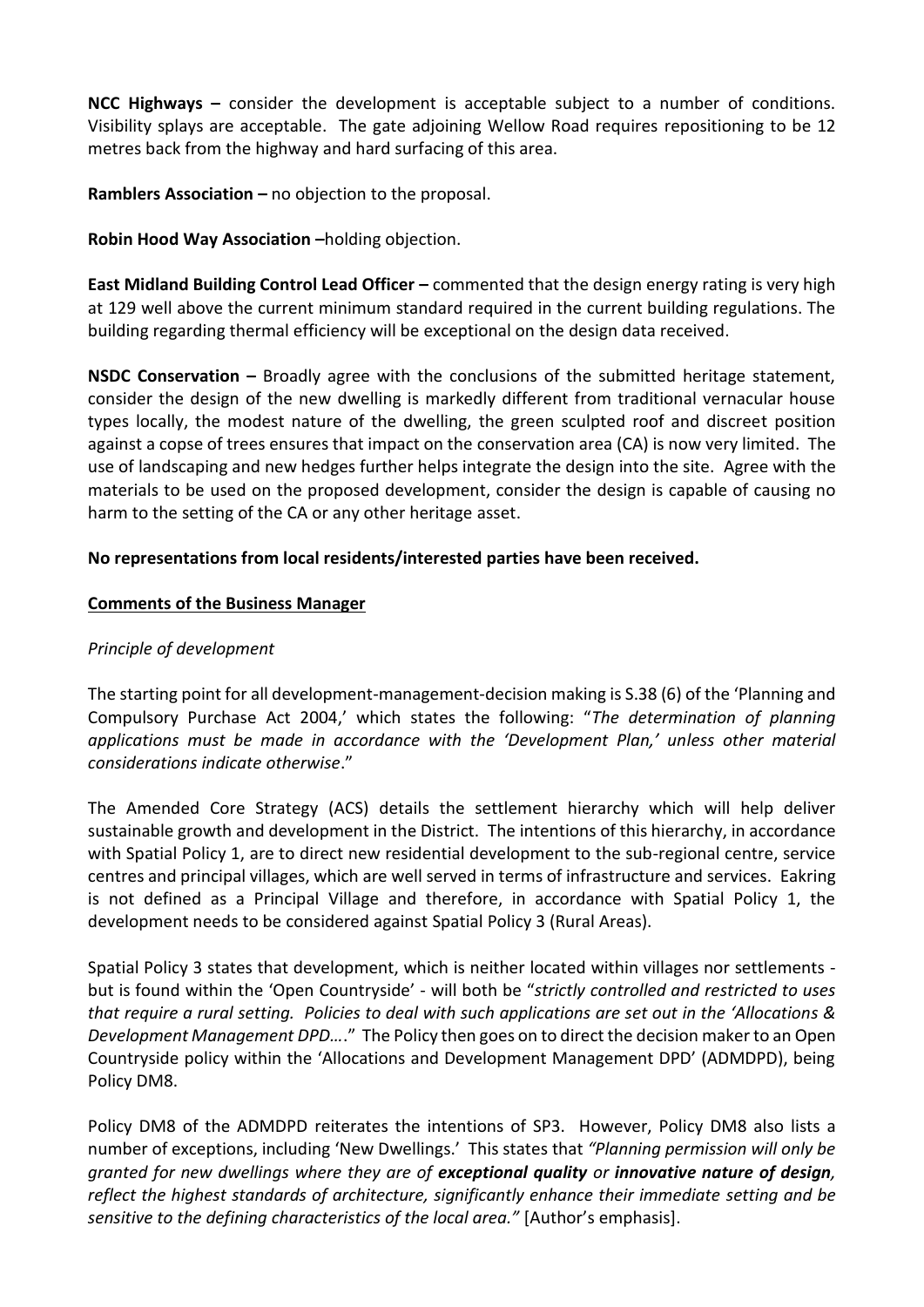The National Planning Policy Framework (NPPF), paragraph 134, reflects the aim of Policy DM8:

*Development that is not well designed should be refused, especially where it fails to reflect local design policies and government guidance on design, taking into account any local design guidance and supplementary planning documents such as design guides and codes. Conversely, significant weight should be given to:* 

- *a) development which reflects local design policies and government guidance on design, taking into account any local design guidance and supplementary planning documents such as design guides and codes; and/or*
- *b) outstanding or innovative designs which promote high levels of sustainability, or help raise the standard of design more generally in an area, so long as they fit in with the overall form and layout of their surroundings.* [Author's emphasis]

Therefore if the development promotes high levels of sustainability, significant weight should be attached. The credentials of the building are detailed and discussed below. However, it is also important to note that the Council has a 5-year housing land supply and therefore paragraph 14 of the NPPF is not triggered.

#### Dwelling's Credentials

In terms of the construction, this is where the environmental value of the dwelling is delivered. Starting from the ground upwards:

Foundations: there would be no traditional foundations. The base would comprise a ground bearing slab of 200mm consolidated hardcore, 300mm extruded polystyrene, 300mm in-situ concrete slab (cement free concrete) and stone tile, avoiding deep trench and strip foundations.

Walls: there would be no cavity walls. The walls would comprise 140mm 7N dense (cement free) concrete blocks and an internal, sponge float finish render. Externally, different to traditionally designed dwellings, the insulation, 300mm of PIR would be mounted externally. The walls would then be clad with vertical timber cladding. This would most likely be Western Red Cedar (subject to availability) 43mm x 43mm vertical slats on battens with breathable building paper. The timber would be treated to maintain the timber hue to avoid silver-grey weathering and for longevity. The treatment would be environmentally friendly, as all finishes to the building are proposed to be, and the timber FSC and PEFC Certified. The structure creates a building with a high thermal mass.

Windows: would be triple-glazed, proposed to be finished in a grey colour with a U-Value of 0.1W/ $m^2$ K (to comply with building regulations, it must meet 1.6W/ $m^2$ K although triple-glazed are reported to go as low as 0.7/Wm<sup>2</sup>K). These would be mounted to the outside of the external wall structure of the block walls with the insulation butting out to the frames. This ensures there is no cold air bridging through the frames. The majority of glazing is designed to face south to benefit from passive solar gain, whilst other elevations have reduced windows in numbers and size in order to minimize heat loss.

Roof: There would be no roof voids. Externally, the roof would be curved and comprise an extensive green roof system with primarily sedums, some mosses and a few grasses. Initial watering would be necessary to help establish the cover and thereafter, the cover is self-maintaining. The dwelling would be passively ventilated i.e. no mechanical ventilation would be required. Passive stack vents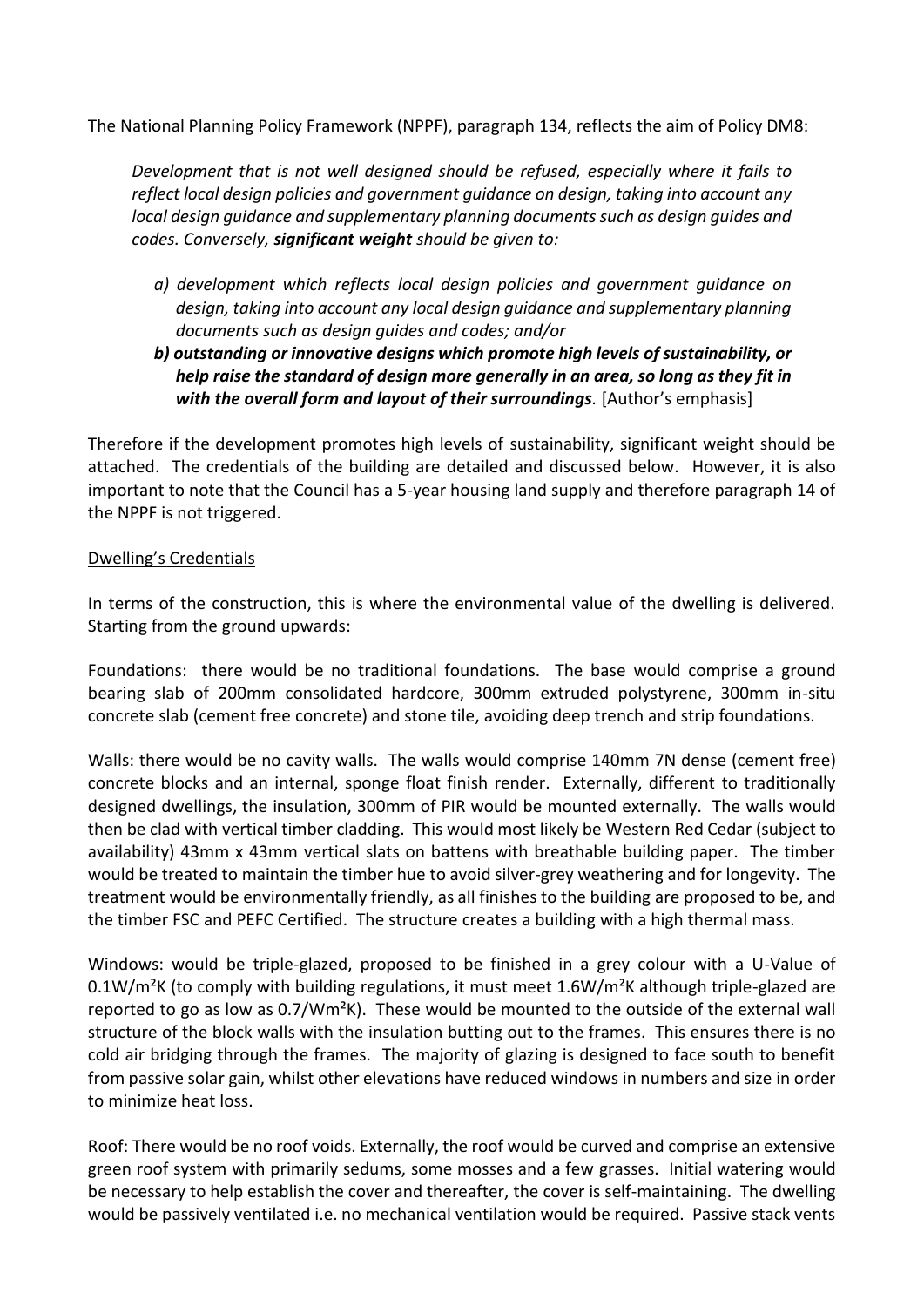of 150mm diameter, with insulated ducting through the roof space exiting the building and topped with vent pieces, would be provided to the kitchen, utility and bathroom.

Fascias, barges, soffits etc.: would also in a grey colour. The drain pipes would comprise stainless steel chains hanging from the gutter outlets, discharging to a French drain.

The estimated thermal mass of the dwelling and SAP predictions are shown in the table below. This table provides comparison with another building designed by the architect with the proposal (Tork Lane Cottage (TLC)) and thus provides detail of its credentials:

| <b>COMPARISON OF 43 RESERVOIR ROAD (2021/22) &amp; TORK LANE COTTAGE PERFORMANCE</b>                                                                                                                                                                                                                                                                                                                                                                                                                                |                       |                               |                      |                                                                         |                                                  |            |                                       |  |  |
|---------------------------------------------------------------------------------------------------------------------------------------------------------------------------------------------------------------------------------------------------------------------------------------------------------------------------------------------------------------------------------------------------------------------------------------------------------------------------------------------------------------------|-----------------------|-------------------------------|----------------------|-------------------------------------------------------------------------|--------------------------------------------------|------------|---------------------------------------|--|--|
| <b>PROJECTS</b>                                                                                                                                                                                                                                                                                                                                                                                                                                                                                                     | Average<br>U-Value    | <b>Thermal</b><br><b>Mass</b> | CO <sub>2</sub> t/vr | <b>SAP Predicted</b><br>Energy<br><b>Consumption</b><br><b>KWhrs/yr</b> | <b>SAP Predicted</b><br>Energy<br>Costs<br>f(yr) | <b>SAP</b> | <b>Photovoltaics</b><br><b>KWpeak</b> |  |  |
| (43RR)                                                                                                                                                                                                                                                                                                                                                                                                                                                                                                              | 0.3W/m <sup>2</sup> K | $0.2$ MJ/K                    | $+1.53$              | 3.178                                                                   | 124                                              | 86(B)      | $\mathbf 0$                           |  |  |
| <b>Tork Lane Cottage (TLC)</b>                                                                                                                                                                                                                                                                                                                                                                                                                                                                                      | 0.1W/m <sup>2</sup> K | $1.29$ MJ/K                   | $-5.08$              | $-1.973$                                                                | $-1.372$                                         | 153(A)     | 14                                    |  |  |
| <b>SUMMARY</b><br>43RR's rate of heat loss (0.3W/m <sup>2</sup> K) is three times that of TLC (0.1W/m <sup>2</sup> K)<br>43RR's capacity to store heat energy (0.2MJ/K) is 20% of TLC's (1.29MJ/K)<br>43RR's predicted annual energy consumption (3,178KWhrs) is five times that predicted by SAP for TLC. (-1,372KWhrs/yr)<br>43RR's SAP predicted running costs (£124) are twelve times that of TLC (-£1,372)<br>According to SAP, TLC (153A) is 44% more energy efficient than 43RR (86B) atypical 2022 dwelling |                       |                               |                      |                                                                         |                                                  |            |                                       |  |  |

The thermal mass of the dwelling is created by providing the insulation on the outside of the building fabric, which enables the block walls to have direct contact with the internal air. The thermal mass of the building absorbs heat from within the building – people, electronic goods as well as warmth from the sun touching the wall surfaces. The dwelling has been designed so that principal rooms have a southerly view which optimises solar gain for heating the dwelling. The design provides for a transfer of heat ebbing and flowing between the environment (air) within the dwelling and the fabric (walls and ceiling). This warmth is then sustained throughout the year at an average of 23 $^{\circ}$ C, with a fluctuation shown within studies reported of 4.5 °C (refer endnotes). This means that whilst underfloor space heating is proposed for the dwelling, it will be a back-up system when required and is dependent upon the amount of insulation used and the junctions of the walls, floors and roofs. No radiators are proposed and thus no boiler further minimising the amount of materials within the building, noting all materials have a cradle to grave (life cycle) impact upon the environment.

This requirement for an alternative heating source (i.e. the ground floor heating) is most likely to be during the first 1 or 2 years of occupation, if it is required. The applicant proposes to install battery storage, thus enabling energy sourced from the solar panels on the car port roof to be utilised in the evenings and longer nights during winter-time, particularly during December. There is a public access tool to understand how much energy a specified PV array will generate at a specific postcode across a 12-month period. This tool shows the proposed solar panels (14KW array) will generate the least amount of energy in December (300KW). The proposal is to install a solid state battery which is able to store ten times the amount of energy compared to current Lithium-ion batteries. One example of such a battery is Tesla's 3<sup>rd</sup> generation Powerwall which has a 28KW rating. The date for release of the Tesla battery (as well as other solid state batteries) is uncertain, having been delayed for a number of reasons including 'chip' availability. It is anticipated they will come on the market later this year/early 2023 which would enable the dwelling to be completely off-grid whilst also being a provider of renewable energy for those times when a surplus is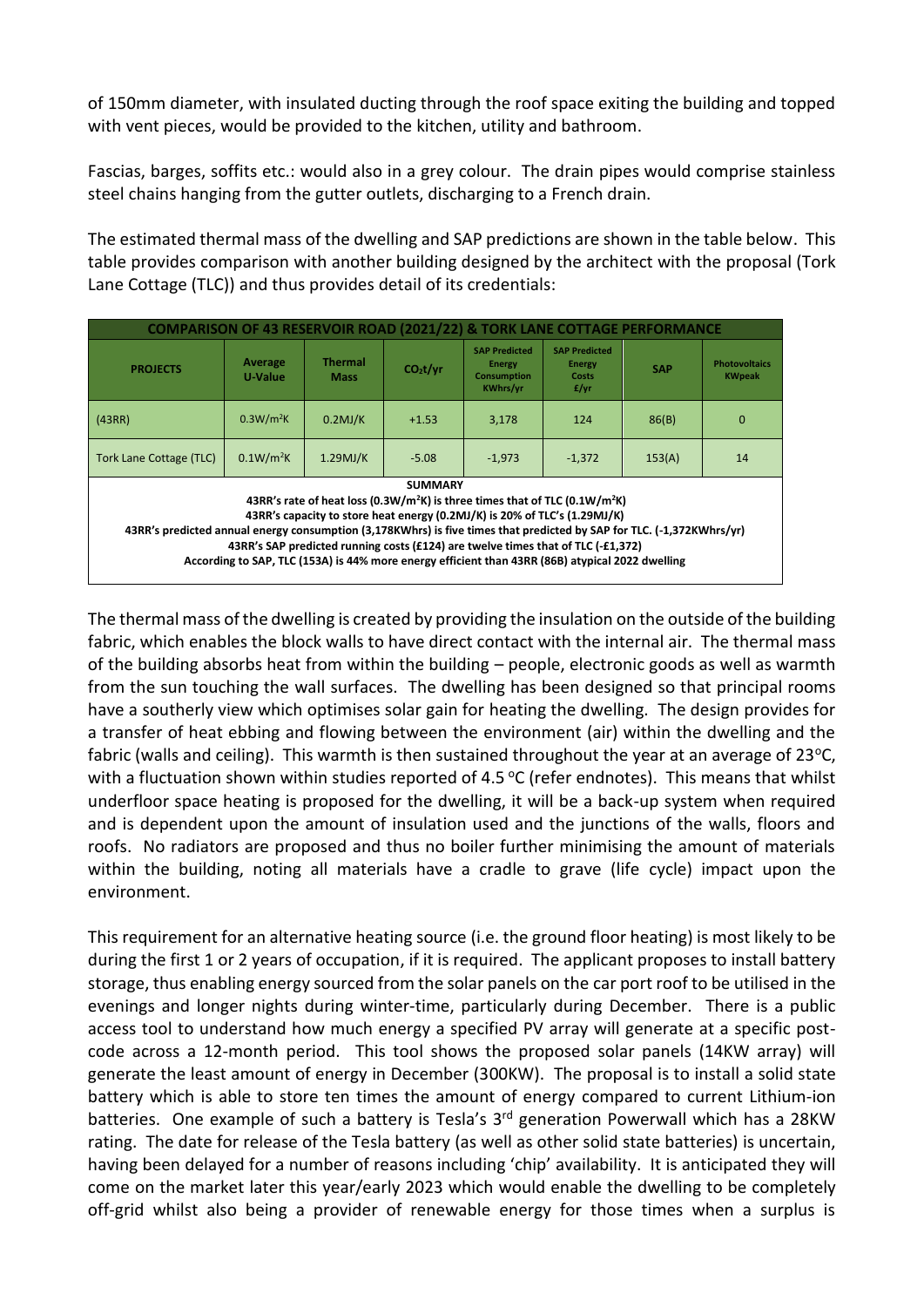generated. The applicant advances that this will result in this dwelling being one of the first truly off-grid, fossil-fuel dwellings in the country. Other dwellings which claim to be off-grid, for example, may be supplemented by a domestic gas cylinder supply. Compared to other properties, including eco-dwellings, it will be fossil-fuel-free with exceptional energy efficiency which is not achieved by other dwellings demonstrated by its SAP rating of 153A (in the top 0.001% certificates in the UK). The SAP calculation has been referred to East Midlands Building Control who confirm it is very high and "…*building regarding thermal efficiency will be exceptional on the design data received…".*

SAP ratings are not normally considered as part of planning applications. However, they demonstrate the 'green' credentials of a dwelling, the higher the number the more positive (or neutral effect) a building has upon the environment. As well as the SAP rating of 153A meaning the dwelling would achieve the highest energy standards (a carbon neutral dwelling has a SAP rating of 100), it also has an environmental rating of 141A meaning the dwelling, as designed, would in SAP assessment terms mitigate carbon (also at an exceptional rate) of (minus) -5.08 tonnes/year of CO<sub>2</sub> emissions. It would therefore significantly exceed the Government's 2050 Zero Carbon standard. It would also meet Code for Sustainable Homes highest level - 6.

The applicant has reviewed and compared past case studies to evaluate the energy requirements for TLC based upon the innovative construction methods proposed with this application. This evaluation is detailed within their supporting information (refer Copy of Collated Data). In summary, the dwelling's heating load will be zero and with the provision of a battery for storage, no energy from the grid would be required.

Water: There would be very limited hot water storage provided for within the dwelling, thus preventing wasted energy heating water that is not used. Showers and sinks would have a point source below each device to provide hot water 'on tap', also limiting heat loss. Other measures such as no mixer taps, temperature restrictors and a secondary water meter display within the dwelling would all assist in encouraging positive behavioural patterns.

A 5,000 litre subterranean rain-water harvesting tank is proposed collecting water from the roof which will be used in the utility, sink, washing machine and WC cisterns. In addition, if planning permission is granted, it is proposed a British Geological Society Borehole Prognosis report will be commissioned which, if it is proven to be viable, would enable the applicant to consider a borehole for domestic water supply, furthering the off-grid agenda.

Information has also been provided detailing the dwelling has been designed to Lifetime Homes Standard (16 point checklist). Full information is provided but in summary, there would be level access to and within the dwelling. Doorways are wide enough for wheelchair users and there is space within bedrooms and bathrooms to provide hoists and turning areas.

Beyond the dwelling, a carport/pergola of open sided timber construction would be positioned southwest of the dwelling. The applicant's agent has confirmed an EV Charge Point would be provided.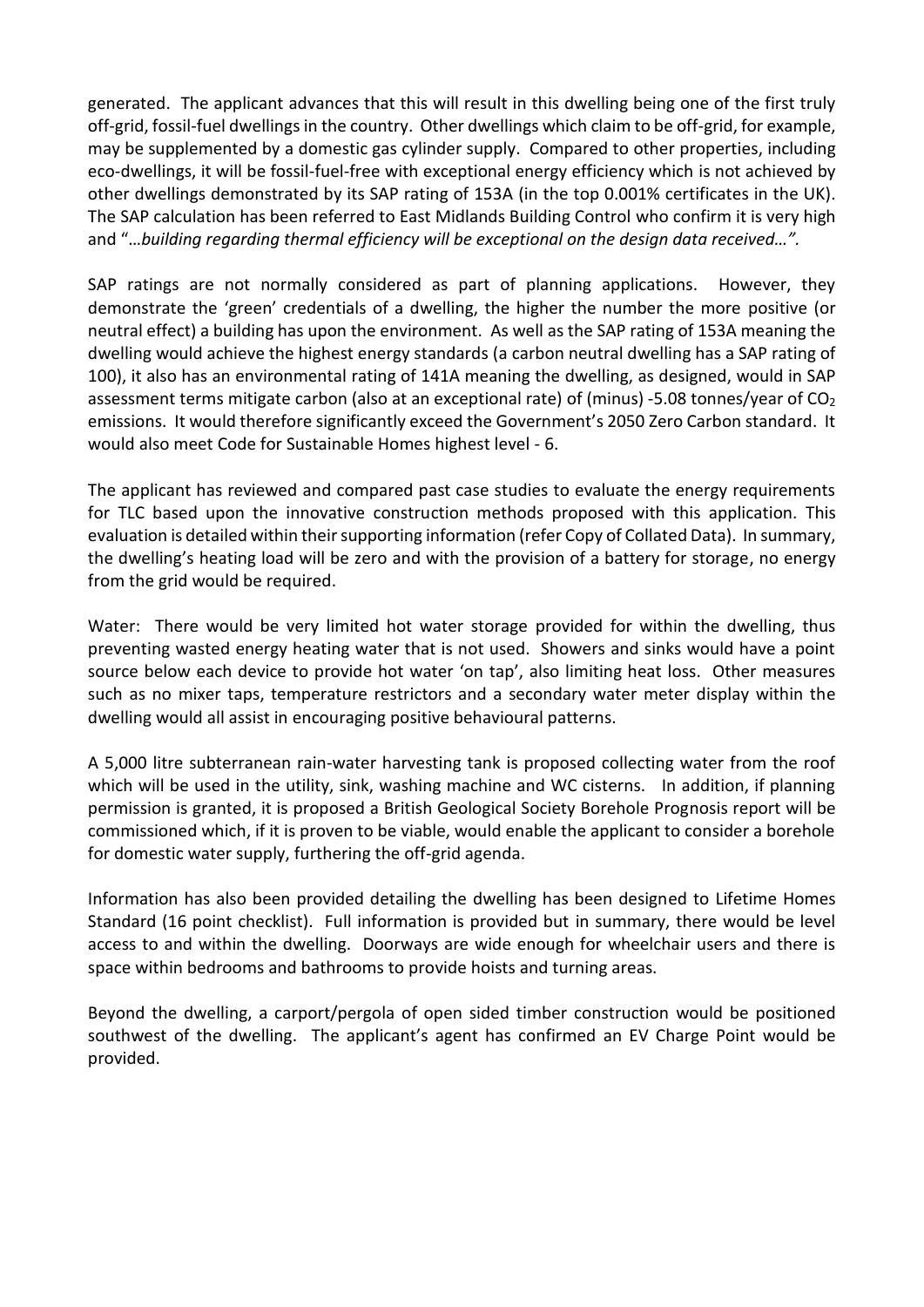

Sewage: Within the curtilage a reed bed is proposed. This is not shown on the plans but would be situated at the outfall of the sewage treatment plant pipe as part of a pond. The reeds would remove nitrogen from the water discharge, resulting in increased biodiversity.

### **Assessment of Innovative Design Promoting High Levels of Sustainability**

As well as the comments from East Midlands Building Control referred to earlier, an independent assessment of the environmental credentials has been sought from Ecospheric Limited. In addition to their comments, the case officer's Environmental Management knowledge has been used to appraise this scheme.

Ecospheric raise some concerns regarding the design which the applicant's agent has responded to. These relate to ventilation, overheating potential, massive embodied energy and little biodiversity enhancement. Biodiversity is discussed in detail under the landscaping section.

The proposed method of ventilation for this dwelling would be different to that provided within the homes Ecospheric design in that it would be natural as opposed to mechanically ventilated. Ecospheric raise concerns regarding its operation and effectiveness in terms of keeping the environment cool, preventing overheating. The agent cites he has designed other dwellings that are naturally ventilated and has monitored nine of these. In summary, he asserts the use of natural ventilation is not harmful to occupants. A review of studies to support this assertion has been undertaken in the context of high thermal mass buildings and natural ventilation, which support the agent's case:

*"Thermal mass…, is essential to stabilize indoor temperatures, however its potential is maximized when coupled with natural ventilation strategies, as alone it is not sufficient to keep the indoor environment within comfort thresholds defined by the norm" i*

"*While the use of high thermal mass solutions coupled with night ventilation almost completely eliminated exceedances of the absolute maximum temperature, in the lightweight rooms, with night ventilation on, hours with a temperature higher than its absolute maximum value occurred every day of the study."ii*

In relation to its high thermal mass and overloading potential (i.e. too much heat), this is partly addressed within the above discussion. However, there are other studies also supporting the case: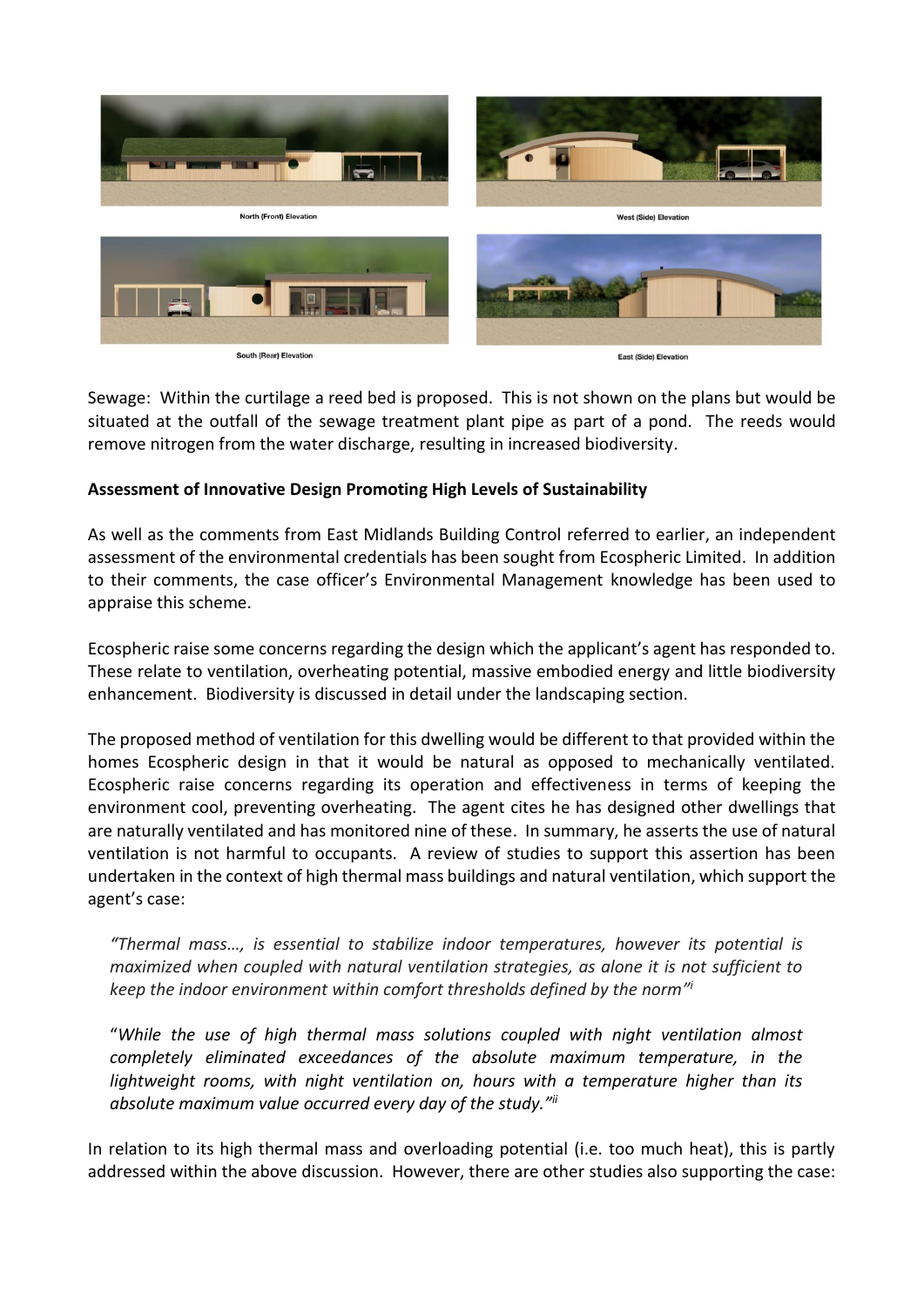"… *thermal insulation of roof-structure played a significant role as a risk-reduction factor* [of overheating]" (p.19),

whilst another study referenced within this journal found a combined approach –high thermal mass, night cooling with natural ventilation, solar shading and a reduction in the internal gains<sup>iii</sup>, and

*"Thermal mass, a material's capacity to absorb, store and release heat, has been identified as one of the most effective passive measures to help regulate internal temperature, reduce temperature variations and mitigate overheating…concrete has the ability to store more heat which can be absorbed and released easier… the maximum temperature observed in each zone was reduced when the levels of thermal mass were increased. Concrete, … appears to be more effective … in reducing the peak temperature".iv*

Notwithstanding Ecospheric's criticism, they conclude the current design for the proposed new dwelling would result in a very low energy building. Their analysis states that the design is well considered for passive principles and conservation of energy in all ways bar the ventilation selection. However, they advise that if the dwelling is to be considered as innovative, in accordance with the NPPF (and Policy DM8), then the "…*off grid element needs to be designed in …then coupled with a high thermal mass building and post occupancy monitoring of air quality and thermal comfort, we*  believe this building may be considered innovative. On the matter of whether this building will *consume little energy there is no doubt."* 

The agent has detailed within the application that it is their intention to monitor the dwelling as part of a 4-year research project as the combination of elements of the construction are innovative with much that can be learnt from the usage and experience of future occupiers. This will include in-use building performance data which can be placed on a public access website. Sharing the information will enable dissemination of knowledge of low-tech building solutions to all. However, it is also critical to the consideration of this application to ensure that the details submitted as part of this application – materials, methodology of construction etc. are implemented. Detailed conditions would therefore be required to secure the measures proposed including the provision, in relation to Ecosphere's response the provision of battery storage, which the applicant's agent is supportive of. They identify that Tesla's Powerwall 3 (their preferred storage) is likely to be available in 2023 which, if this is the case, would be likely to have further benefits.

In conclusion, the proposed new dwelling would be able to provide a very low energy building, consuming no energy from the grid, as agreed by the independent assessment, subject to the provision of battery storage. Furthermore, the East Midland Building Control Lead Officer confirmed that the design energy rating is very high at 153A SAP rating. In conclusion, it is considered the dwelling would be of innovative design promoting high levels of sustainability complying with the NPPF and Policy DM8 in this regard.

Both of these policies also require new dwellings to also 'fit in with the overall form and layout of their surroundings'. Additionally, with reference to paragraph 80 of the NPPF (dealing with isolated homes in the countryside) and exemptions for new homes, the proposal would also need to comply with (e):

*"the design is of exceptional quality, in that it: - is truly outstanding, reflecting the highest standards in architecture, and would help to raise standards of design more generally in rural areas; and*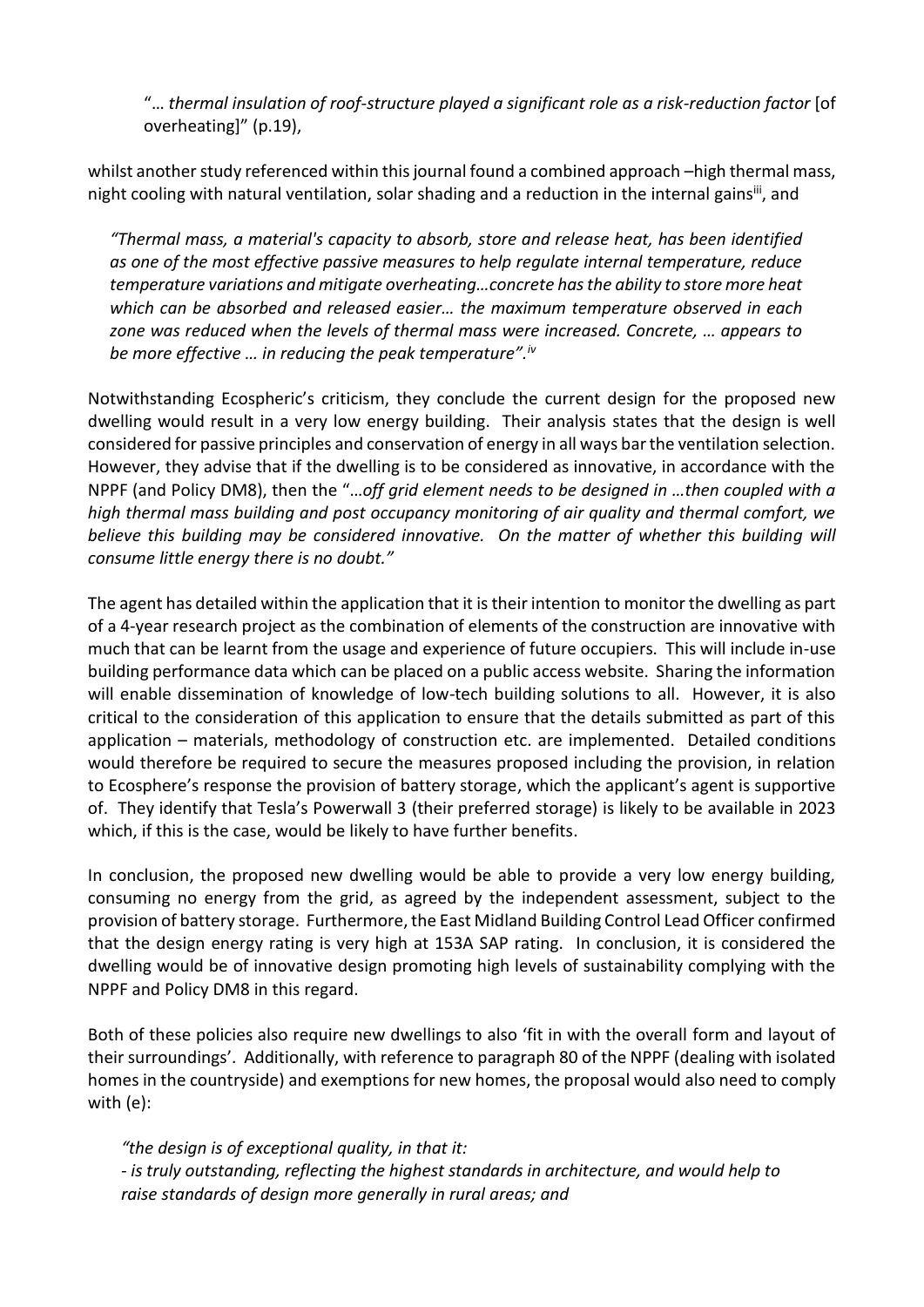*- would significantly enhance its immediate setting, and be sensitive to the defining characteristics of the local area.*

These aspects are addressed below.

### **Impact upon Character of Area and Design**

Policy CP9 requires development proposals to demonstrate a high standard of sustainable design that protects and enhances the natural environment and contributes to and sustains the rich local distinctiveness of the District. Policy DM5 expands upon this, requiring local distinctiveness to be reflected in the scale, form, mass, layout, design, materials and detailing of proposals, together with requirements under Policy DM8.

Part 12 of the NPPF refers to achieving well designed places. Specifically, paragraph 126 states that good design is a key aspect of sustainable development; it creates better places in which to live and work in and helps make development acceptable to local communities. Paragraph 130 states it is "*proper to seek to promote or reinforce local distinctiveness*" and, paragraph 134, permission should be "*refused for development of poor design that fails to take the opportunities available for improving the character and quality of an area and the way it functions*". Additionally, paragraph 80 also applies.

The proposed site lies beyond the existing settlement of Eakring. Immediately to the east on the opposite side of Wellow Road is the first dwelling to the entrance to the village from a northerly direction. On the western side of Wellow Road this site is somewhat isolated, surrounded by fields. The site is in a relatively discreet position against the existing copse of trees, not readily visible from the vehicular highway, immediately to its east. However, due to the topography of the land it would be glimpsed travelling southwards towards Eakring along Wellow Road as well as more visible from the public footpath.

The Landscape Character Assessment SPD which underpins Policy CP13 identifies this area as being within Policy Zone Mid-Nottinghamshire Farmlands. The Landscape Action recommendation for this area is to conserve, due to the very good condition of the landscape (comprising a coherent pattern of elements, with few detracting features, good cultural integrity and visually unified) and its moderate sensitivity to change. Although the recommendations support use of vernacular styles, scale and materials for development, this is prefaced by the recommendation to '*limit any development in this area due to the likelihood of a high impact on the character of the Policy Zone'*.

The proposal scale, due to its single storey nature, would minimize its overall impact to views. This would be further assisted by virtue of the green roof to the dwelling. However, with reference to the public footpath and views from beyond the access track to the north and west of the site, the landscape opens up to expansive views across open countryside as well as into the site. All new development, however will have some impact, even if the development comprises an underground dwelling and policy, at both a national and local level, clearly allows new development subject to complying with a number of criteria. By virtue of the sloping green roof curving towards the northern elevation resulting in the walls to the northern elevation having only 1.9 metres visible, its impact is reduced assisting in the dwelling being able to assimilate into its countryside context. The dwelling is considered to be sensitive to its location, fitting in with the overall form and layout of its surroundings and enhance its setting.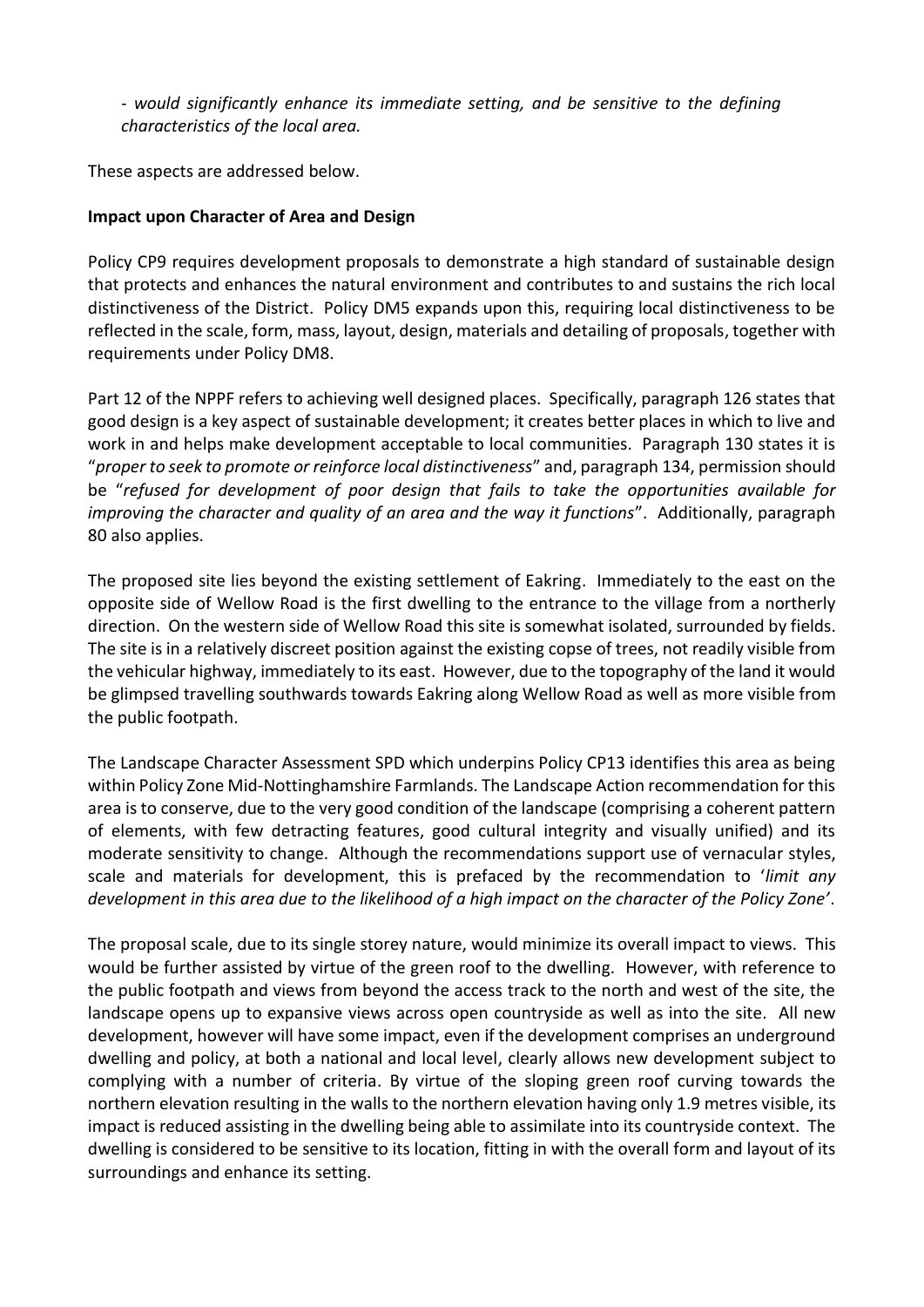In relation to the carport, this is of a simple design similar to an open cart shed and therefore comparable with many buildings that might be provided within fields by farmers to assist their agricultural operations. It is therefore considered the proposed development would preserve the character and appearance of the LCA as well as comply with national and local plan polices in relation to new dwellings in the open countryside.

## **Heritage**

Only a small element of the site is designated as being within the Eakring Conservation Area (CA) – the first few metres of the access road and the tree'd area alongside Wellow Road as can be seen below. Although a limited area, the designation is important to consider.



Policies CP14 and DM9 of the Council's LDF DPDs, amongst other things, seek to protect the historic environment and ensure that heritage assets are managed in a way that best sustains their significance. The importance of considering the impact of new development on the significance of designated heritage assets, furthermore, is expressed in section 16 of the National Planning Policy Framework (NPPF). This advises that the significance of designated heritage assets can be harmed or lost through alterations or development within their setting. Such harm or loss to significance requires clear and convincing justification.

The setting of heritage assets is defined in the Glossary of the NPPF which advises that 'setting' is the surroundings in which an asset is experienced. Paragraph 013 (Reference ID: 18a-013- 20190723) of the Historic Environment section within the Planning Practice Guidance (PPG) advises that a thorough assessment of the impact on setting needs to take into account, and be proportionate to, the significance of the heritage asset under consideration and the degree to which proposed changes enhance or detract from that significance and the ability to appreciate it.

Additional advice on considering development within the historic environment is contained within the Historic England Good Practice Advice Notes (notably GPA2 and GPA3). In addition, '*Historic England Advice Note 2: making changes to heritage assets'* advises that it would not normally be good practice for new work to dominate the original asset or its setting in either scale, material or as a result of its siting. Assessment of an asset's significance and its relationship to its setting will usually suggest the forms of development that might be appropriate. The junction between new development and the historic environment needs particular attention, both for its impact on the significance of the existing asset and the impact on the contribution of its setting.

The applicant as part of their submission has provided a Heritage Impact Assessment. This assessment is broadly agreed with by the Conservation team. They advise that whilst the design of the new dwelling is markedly different from traditional vernacular house types locally, the modest nature of the dwelling, the green sculpted roof and discreet position against a copse of trees ensures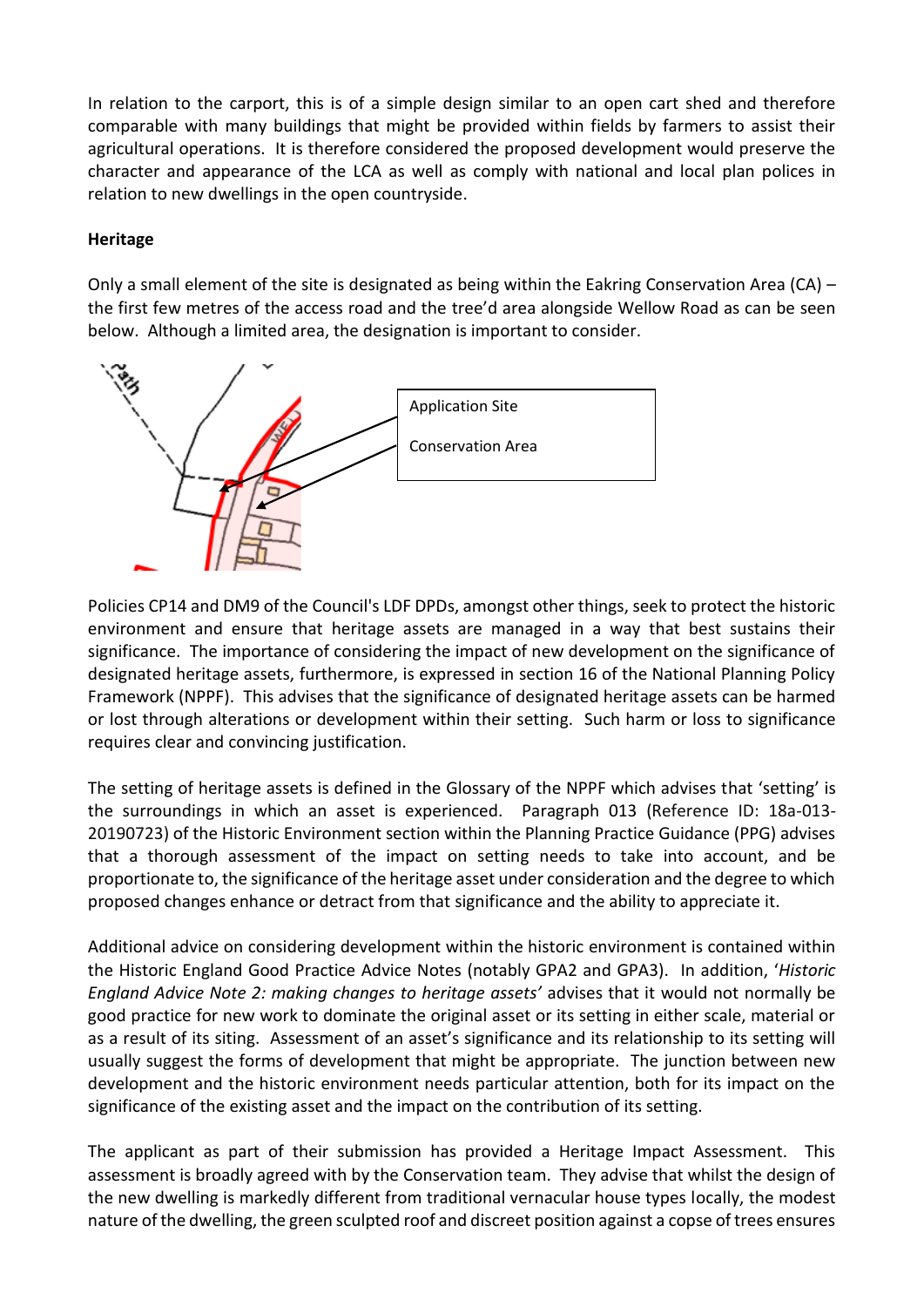that impact on the CA is now very limited. The use of landscaping and new hedges further helps integrate the design into the site. A query was initially raised regarding the materials proposed recommending a timber finish, as opposed to render that had originally been proposed, which has been integrated into the proposal.

In heritage terms, they conclude the proposed design is capable of causing no harm to the setting of the CA or any other heritage asset. The landscaping strategy is an important aspect of the proposal, and potentially ensures that the important rural setting to the CA is not impeded by the new dwelling. Consideration and special attention has been given to the desirability of preserving the distinctive character and appearance of the CA and setting of nearby listed buildings, including the mill tower and has been found to be complied with and thus the proposal complies with national and local plan policies as well as national guidance.

### **Housing Need and Mix**

The site area is approximately 0.2 hectares meaning the density of development is 5 dwellings per hectare falling below the aspirations of Core Policy 3 which seek for densities of no lower than 30 dwellings per hectare. However, as Eakring is not a village identified for development, a low density is considered appropriate and if granted, would provide a development that would fit in with the character of the area.

In terms of the Council's housing needs assessment, the 2020 Housing Needs Study shows that, for the Sherwood Sub-Area, the main overall size requirement is for 3 bedroom houses (45.2%) followed by 4 or more bedroom houses (27.9%). However, in relation to bungalows which this is, the greatest demand (15.3%) is for 2-bedroom bungalows. Whilst the proposal does not strictly accord with wider Housing Needs Assessment, Members will be aware from recent planning decisions that there has been a strong skew towards 2-storey dwellings as opposed to bungalows. This proposal would therefore go a small way to meeting overall demand and has the potential of meeting demand for housing for older persons in particular, but disabled persons as well.

#### **Impact on Residential Amenity**

The NPPF seeks to ensure a high standard of amenity for all existing and future occupants of both land and buildings. Policy DM5 of the ADMDPD states that the layout of development within sites, along with each of their respective-separation distances from neighbouring development should be sufficient, to ensure that neither suffers from an unacceptable reduction in their overall-respectiveprivate amenities (including, overbearing impacts, loss of light and privacy).

In terms of the relationship with the neighbouring properties, the proposed property would be positioned relatively centrally within the site, with Rhodwyn and Jesmond Dene situated approximately 45m to the east across the other side of Wellow Road. The mature hedges and trees at the boundary adjacent to Wellow Road would provide screening from any potential views into the garden space of the proposed dwelling.

Clover Close, sited south of the proposed site would have a separation distance of 75m approximately.

In terms of amenity for future occupiers of the proposed dwelling, there would be ample private amenity space within the site. There is no concern about the likelihood of adverse residential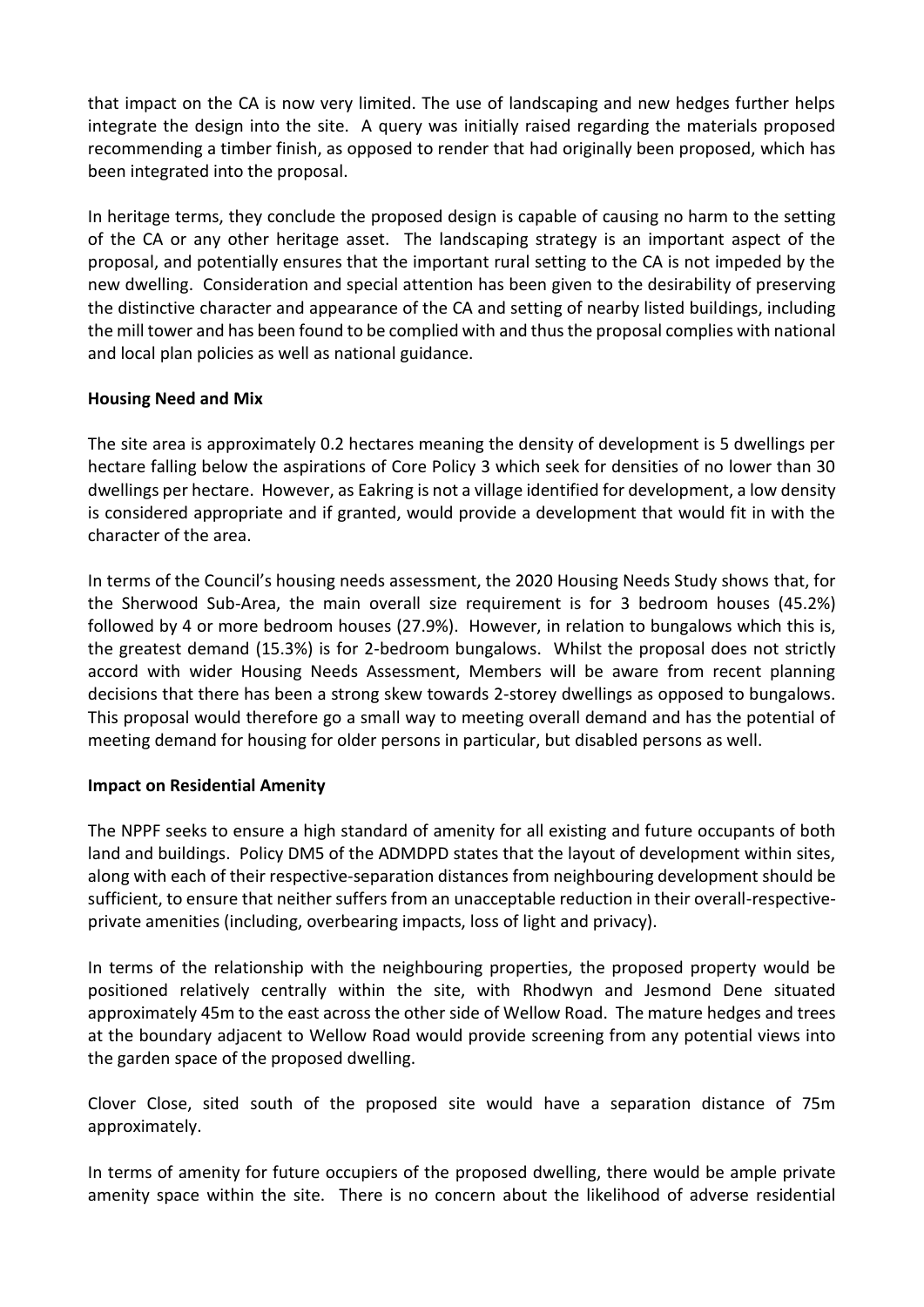amenity impacts arising and it is considered that the proposal is in conformity with the relevant policies in this regard and thus the proposal complies with both Policy DM5 and the NPPF.

### **Impacts on Highway Safety, Rights of Way and Parking Provision**

Paragraph 110 of the NPPF states that schemes can be supported where they provide safe and suitable access for all, which is echoed within Policy DM5. Spatial Policy 7 encourages proposals which place an emphasis on non-car modes as a means of access to services and facilities.

### Right of Way:

Vehicular access to the proposed property would be achieved off Wellow Road via an existing track, which, in part, forms a public Right of Way (RoW) (Eakring footpath 6). Nottinghamshire County Council ROW Section have responded with a number of requirements including ensuring vehicles/materials/landscaping do not restrict the RoW. During construction, temporary closure of the footpath may be granted. No disturbance of the surface is permitted without the authorisation of NCC ROW. An informative can be attached to any permission which would make the developer aware of their responsibilities in this regard.

### Highways:

While the new development would have some impact on local infrastructure and is likely to increase car-borne traffic to some degree, this would likely be minimal. NCC Highways are satisfied the development can provide the required 2.4m x 65m visibility splays. A number of conditions are recommended relating to the position of the access gate, hardsurfacing and surface water discharge, all of which are reasonable and meet the tests for imposing conditions.

#### Parking Provision

The proposal would provide for 2 parking spaces within the open cart building as well as hard surfacing to the front of this building which could easily accommodate a further 3 vehicles. The number meets adopted standards. The applicant's agent has agreed to a condition requiring provision for electric vehicles in compliance with the parking and cycle parking SPD.

## *Impact upon Trees, Hedgerows and Ecology*

Core Policy 12 (Biodiversity and Green Infrastructure) of the ACS seeks to secure development that maximises the opportunities to conserve, enhance and restore biodiversity. Policy DM5 states that natural features of importance, which are either within or adjacent to development sites should, wherever possible, be both protected and enhanced.

The site comprises an area of grass, separated from surrounding fields by fencing. A Landscape Strategy (LS) has been submitted with the application; this detail includes planting methodology, types of species, aftercare and long-term hedgerow maintenance, as well as driveway grassed cellular paving and grassland management. The LS, responding to Ecospheric's comments regarding biodiversity as well as Conservation's observations regarding the importance of landscaping includes, for example, details for the hedge which would comprise the following trees - crab Apple, Field Maple and Common Oak. Shrubs shown would comprise Blackthorn, Guilder Rose, Hawthorn, Hazel and Holly. Other information is provided in relation to grass verges and the access road. However, the landscaping of the residential garden itself is not provided, nor the details of the reed bed. It is therefore considered reasonable to require the LS to be implemented but also for additional information in relation to these other matters.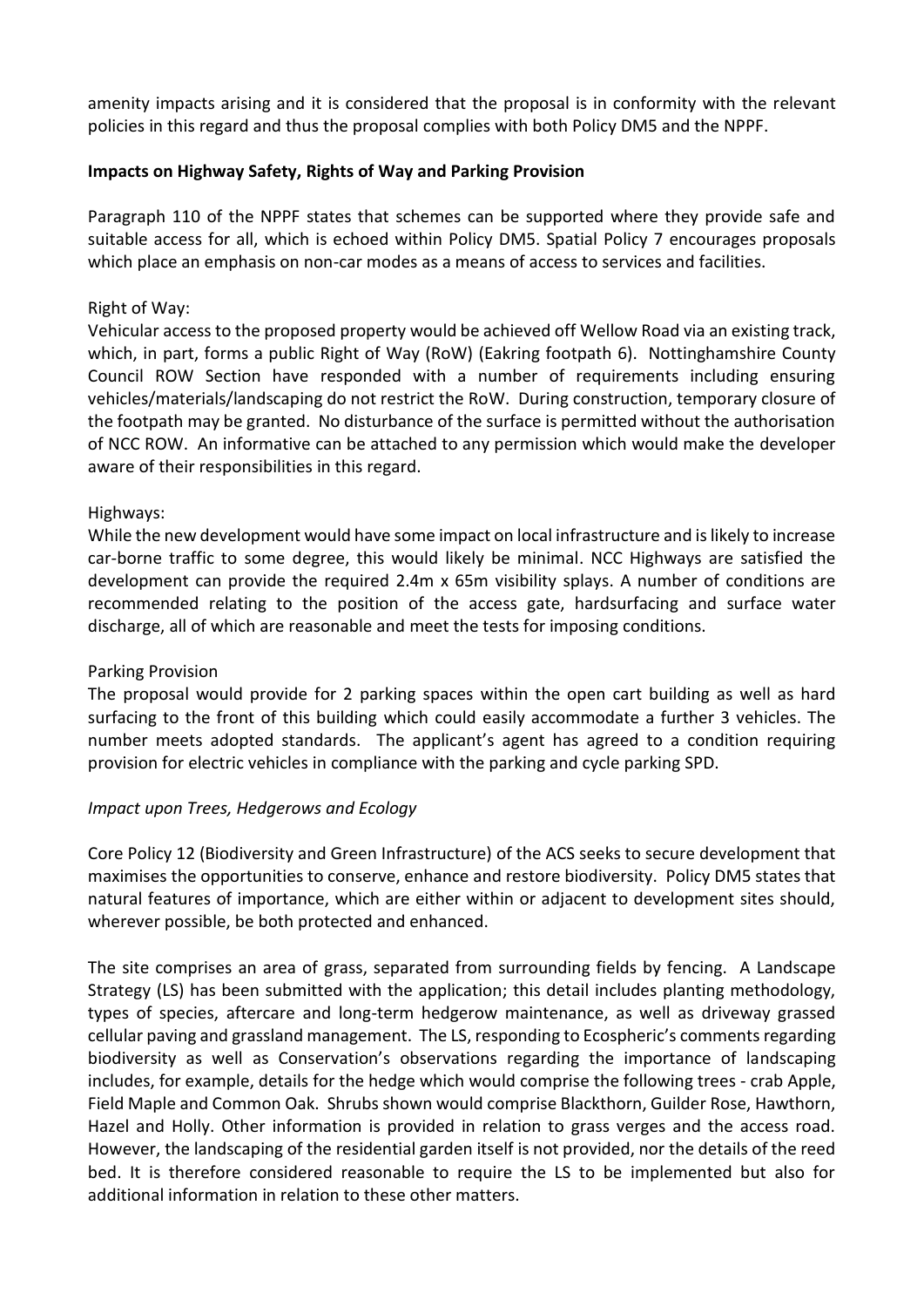There would also be a requirement for the building to be cut into the ground due to the topographical differences between the north and south of the site. Limited information has been provided to inform the impact the development would have upon the landscape but detailed information is required prior to the development commencing via condition, which has been agreed with the applicant's agent. Additionally, whilst works would not appear to be within the root protection areas of any of the existing trees, a condition to control this would be required.

Given the siting of the proposal and its relationship with the existing built form and natural environment, with the use of landscaping and new hedges to integrate the design into the site, it is considered the proposal would have a positive impact upon the existing biodiversity and green infrastructure of the site. The proposal therefore complies with the NPPF, Core Policy 12 as well as Policy DM7.

### **Other Considerations**

The Robin Hood Way Association has submitted a holding objection to the proposal. The Town and Country Act 1990 specifies that only responses to consultations that **must** be undertaken need to be taken into account. There is no statutory requirement for the Association to be consulted and therefore no power for them to issue such a response as they are not a statutory consultee as defined within the Town and Country Planning (Development Management Procedure)(England) Order 2015. The Association have been contacted to advise of this and to ask if they wish to make representation on the application. No response has been received.

### **Planning Balance and Conclusion**

The site is located within the 'Open Countryside,' where the principle of a new dwelling at the site would be considered acceptable subject to compliance with the criteria as set out within Policy DM8 and in particular, the National Planning Policy Framework paragraph 80 (being more up-to-date than Policy DM8) as well as meeting the criteria of paragraph 134 – that the new dwelling is of exceptional quality (is truly outstanding reflecting the highest standards in architecture and help to raise standards of design more generally) or innovative nature of design, reflect the highest standards of architecture, significantly enhance their immediate setting and be sensitive to the defining characteristics of the local area.

The proposed dwelling by virtue of all of the detailed elements to be provided as part of its construction would provide a dwelling of innovative design (confirmed by an independent assessor, subject to battery storage being provided), one that would be carbon neutral, completely off-grid and accordingly an incredibly high SAP rating for both energy and the environment. The design of the dwelling by virtue of its scale, proposed materials and landscaping will respond positively and sensitively to its immediate rural setting and also cause no harm to the setting of the Conservation Area or any other heritage asset. The proposed landscape strategy including the planting of new hedges together with additional landscaping details of the reed bed will increase the biodiversity of the site.

Subject to conditions, the development would not have harm upon the highway or public right of way.

Subject to conditions requiring the development to be constructed as detailed within the application form, supporting documents and information provided during the course of the application's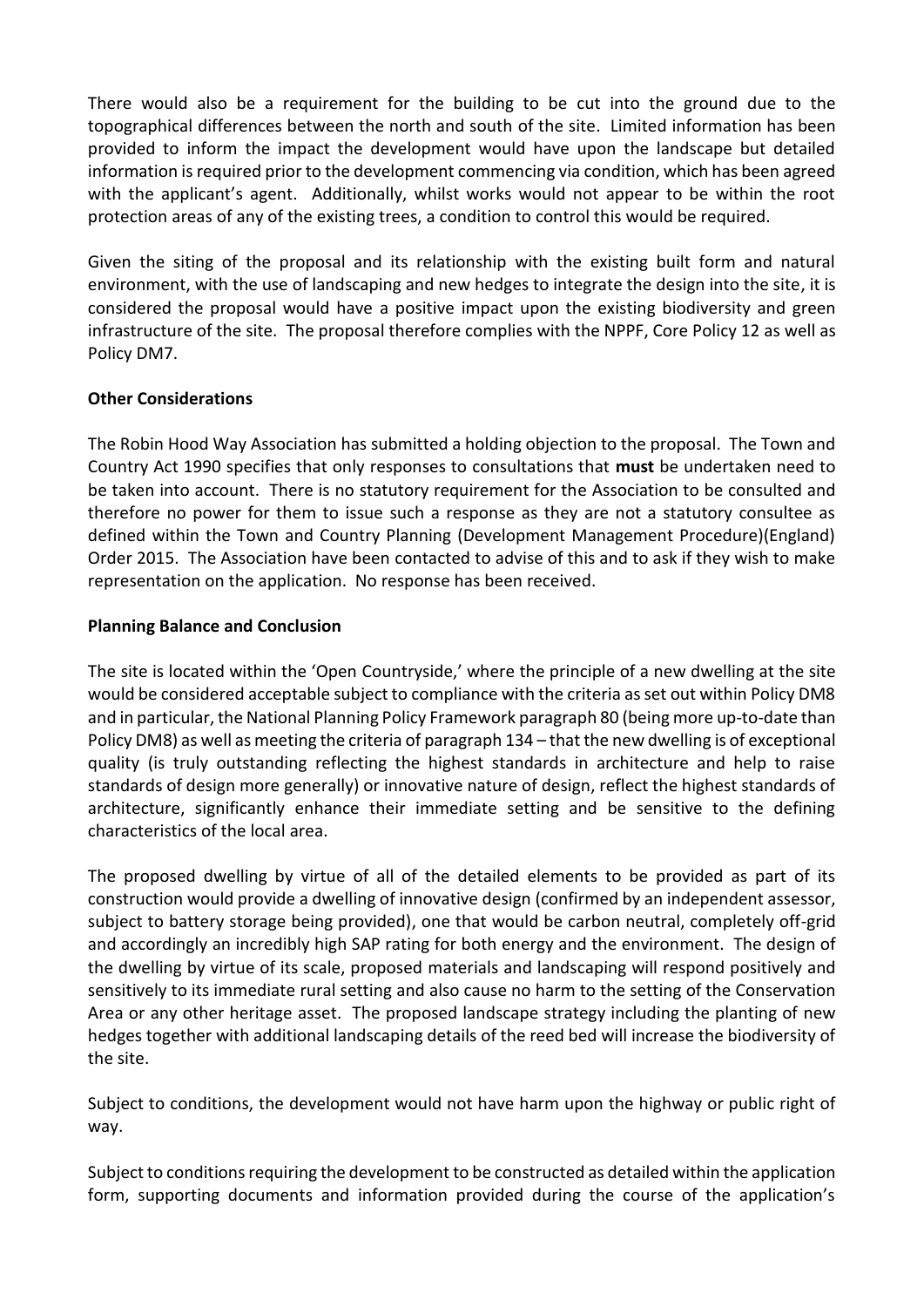consideration, the proposal would comply with national and local plan policies as well as comply with the Government's strategy to dealing with climate change.

## **Recommendation**

# **That planning permission is approved subject to the completion of a planning obligation securing the following measures and conditions shown below**

- Research project At the end of each of years 1, 2 and 3, a research paper shall be submitted to the Local Planning Authority detailing the in use building performance data including but not limited to the energy efficiency, usage and output; water usage; internal conditions e.g. temperature relative to outside temperatures; use of any additional heating including the underfloor heating. This paper shall also be made publically available.
- Research project all information shall be made publically available. The dwelling, until the end of the  $4<sup>th</sup>$  year of occupation shall be made available for viewing by public, students and academics on 2 occasions each year. Dates to be agreed with the Local Planning Authority.
- $\bullet$  Construction materials
	- a) foundations ground bearing slab of 200mm consolidated hardcore, 300mm extruded polystyrene, 300mm in-situ concrete slab (cement free concrete)
	- b) walls 140mm 7N dense (cement free) concrete blocks and an internal, sponge float finish render with, 300mm of PIR insulation mounted externally
	- c) windows triple-glazed with a maximum U-Value of  $0.1 W/m^2K$
- Minimum SAP rating achievement of 153A energy and 141A environmental.
- A British Geological Society Borehole Prognosis report shall be commissioned to establish whether potable water for the development can be provided. In the event it can, this shall be implemented within a timescale to be agreed
- Provision and retention of for the development's lifetime:
	- a) a battery for the storage of renewable energy provided by the solar panels
	- b) a minimum of 5000 litre subterranean rainwater harvesting tank
	- c) solar panels minimum 14KW array.

#### 01

The development hereby permitted shall not begin later than three years from the date of this permission.

Reason: To comply with the requirements of Section 51 of the Planning and Compulsory Purchase Act 2004.

## 02

The development hereby permitted shall not be carried except in complete accordance with the following approved plans and documents, reference:

Location Plan 1:2500, received on 26 November 2020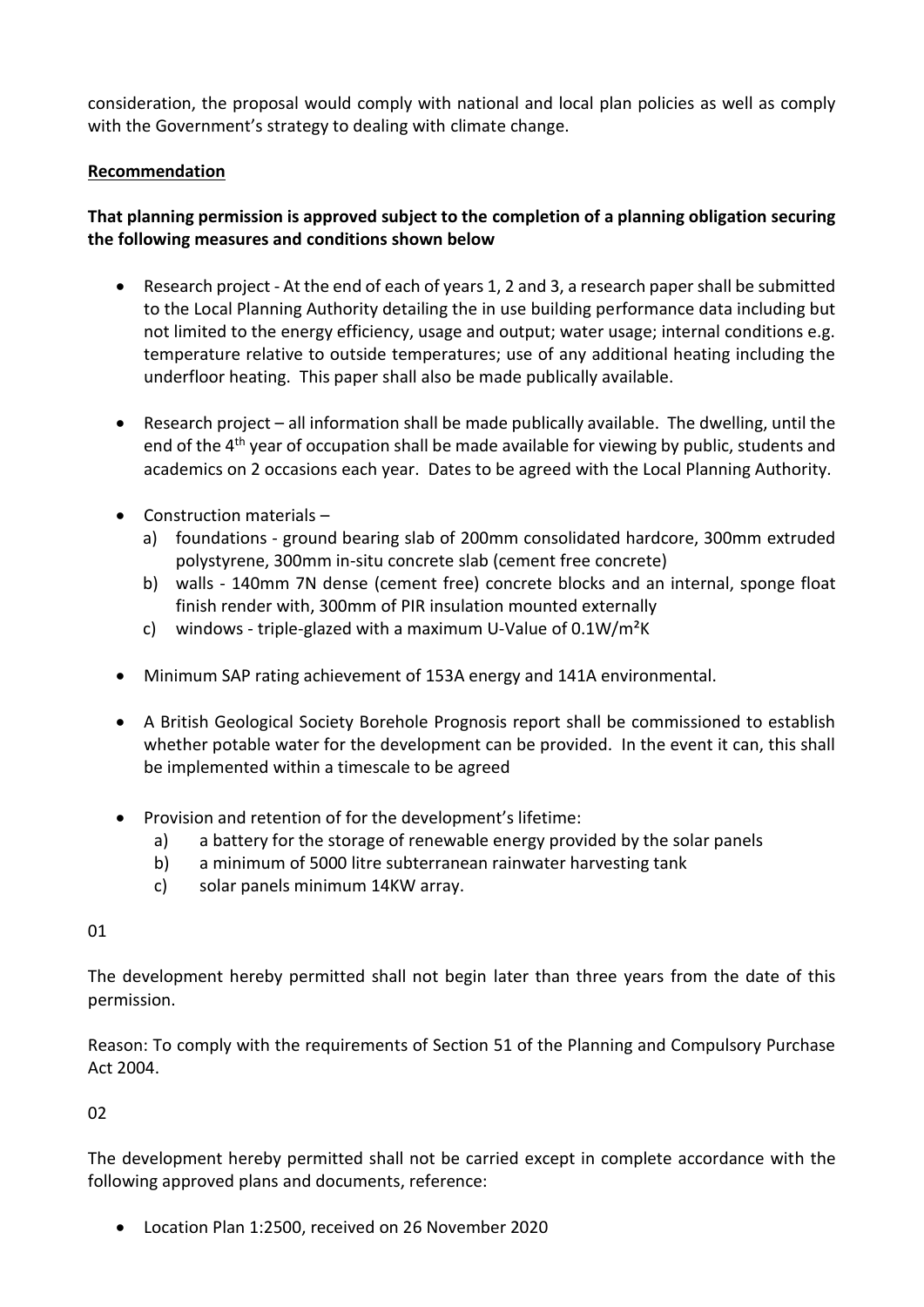- North and South Elevations, received on 23 November 2020
- West and East Elevations, received on 23 November 2020
- Proposed Floor Plan, received on 23 November 2020
- Topographical Survey (2005-EFL-WELLOWRD, EAKRING) received on 23 November 2020
- Landscape Proposals EAK001a Rev A (with the exception of the location of the gate adjoining Wellow Road), received on 23 November 2020
- Landscape Strategy (DB Landscape Consultancy), received on 23 November 2020

Reason: So as to define this permission

03

The development hereby permitted shall be externally constructed and retained for the lifetime of the development with timber walls (treated Red Cedar), sedum/green roof which shall be maintained to ensure its retention, aluminum powder coated triple glazed windows and doors and stainless steel chains as drain pipes.

Reason: In the interests of visual amenity and the sustainability of the development permitted.

04

No part of the development hereby permitted shall be brought into use until the drive is surfaced in a hard-bound material (not loose gravel) from behind the highway boundary to the gate. The surfaced drive shall then be maintained in such hard-bound material for the life of the development.

Reason: To reduce the possibility of deleterious material being deposited on the public highway (loose stones etc.).

05

No part of the development hereby permitted shall be brought into use until the visibility splays are agreed in writing with the Local Planning Authority and the approved splays provided. The area within the visibility splays shall thereafter be kept free of all obstructions, structures or erections.

Reason: In the interest of general highway safety. To afford adequate visibility at the access to cater for the expected volume of traffic joining the existing highway network and in the interests of general highway safety.

## 06

No part of the development hereby permitted shall be occupied until the access driveway is constructed with provision to prevent the discharge of surface water from the driveway area to the public highway. The provision to prevent the discharge of surface water to the public highway shall then be retained for the life of the development.

Reason: To ensure surface water from the site is not deposited on the public highway causing dangers to road users.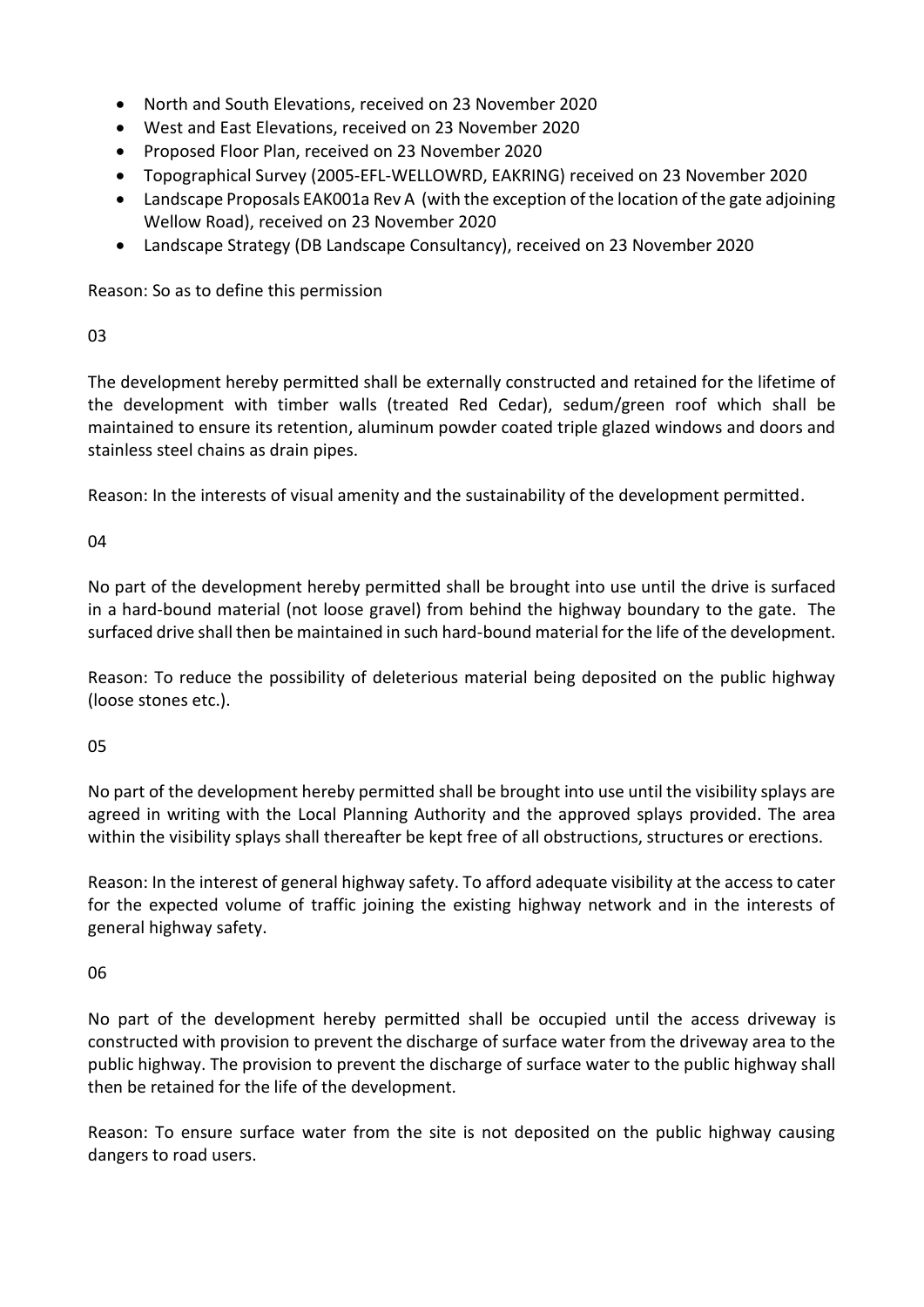## 07

Any gate to be provided as part of this development shall be a field gate as detailed within the Landscape Strategy by DB Landscaping Consultancy, November 2020. No gate shall exceed the height specified within this Strategy. The field gate at the access point adjoining Wellow Road shall open inwards only, be set back 12 metres from the edge of the carriageway and be constructed in accordance with the approved details. The approved gates shall then be retained for the life of the development.

Reason: In the interests of highway safety and landscape and historic character of the area.

08

Soft landscape works shall be carried out in accordance with the approved Landscape Strategy by DB Landscape Consultancy, November 2020. The planting shall be carried out in accordance with the programme where details are provided, or where they are not before any part of the development is occupied.

Reason: To ensure the work is carried out within a reasonable period and thereafter properly maintained, in the interests of visual amenity and biodiversity.

## 09

In addition to the landscaping proposals detailed within the approved Landscape Strategy (LS), prior to first occupation of the development hereby approved full details of both hard and soft landscape works shall be submitted to and approved in writing by the Local Planning Authority and these works shall be carried out as approved. The details to be submitted as part of this condition do not need to duplicate the details provided within the LS. These details shall include:

- a) full details of every tree, shrub, hedge to be planted (including its proposed location, species, size and approximate date of planting) and details of tree planting pits including associated irrigation measures, tree staking and guards, and structural cells. The scheme shall be designed so as to enhance the nature conservation value of the site, including the use of locally native plant species;
- b) car parking and driveway materials which shall be of a permeable material;
- c) any other hard surfacing materials;
- d) minor artefacts and structures for example, furniture, play equipment, refuse or other storage units etc.

Reason: In the interests of visual amenity and biodiversity.

## 10

No works or development shall take place until an arboricultural method statement and scheme for protection of the retained trees/hedgerows has been agreed in writing with the Local Planning Authority. This scheme shall include:

- a) A plan showing details and positions of the ground protection areas.
- b) Details and position of protection barriers.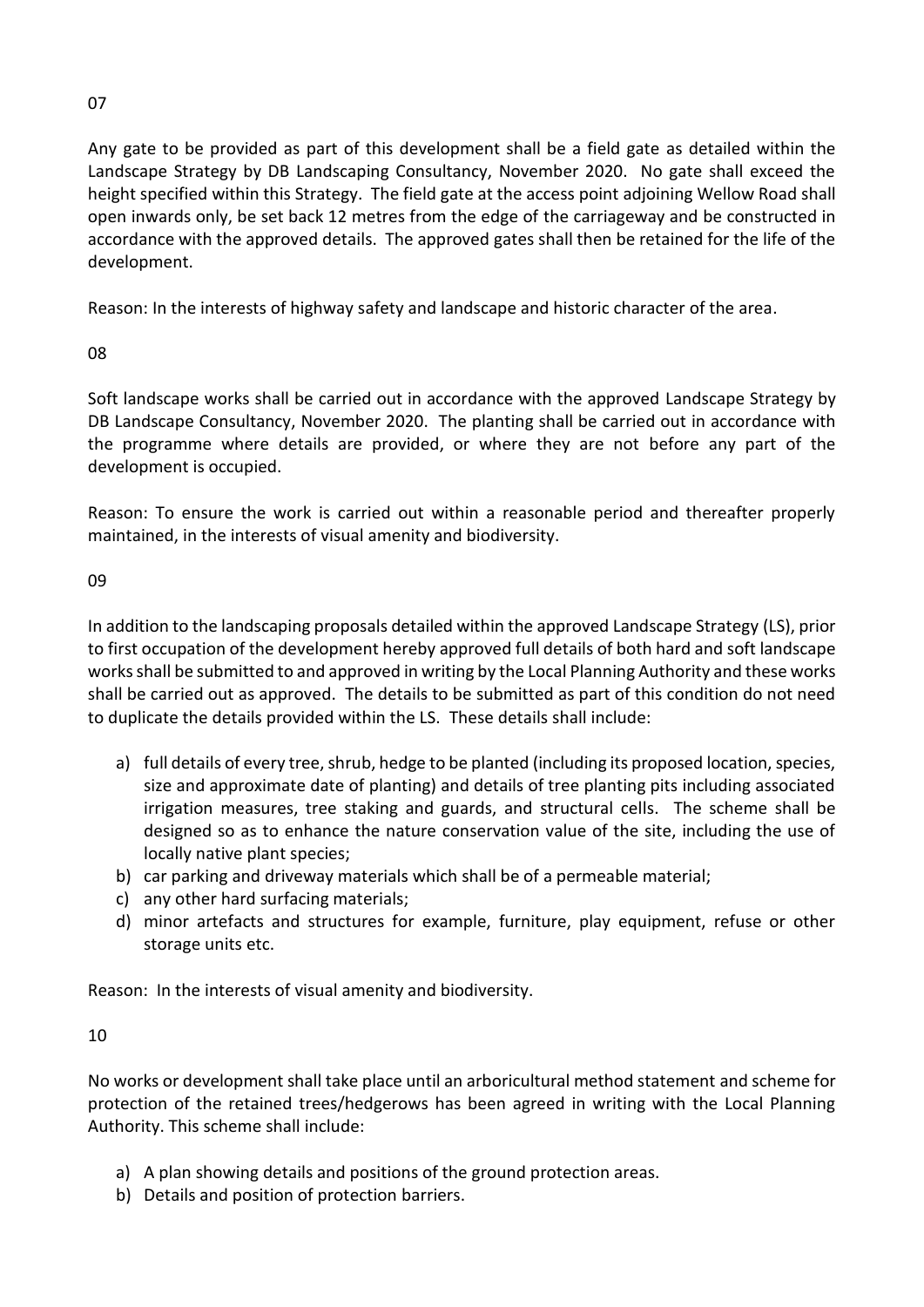- c) Details and position of underground service runs and working methods employed should these runs be within the designated root protection area of any retained tree/hedgerow on or adjacent to the application site.
- d) Details of any special engineering required to accommodate the protection of retained trees/hedgerows (e.g. in connection with foundations, bridging, water features, hard surfacing).
- e) Details of construction and working methods to be employed for the installation of drives and paths within the root protection areas of any retained tree/hedgerow on or adjacent to the application site.
- f) Details of any scaffolding erection and associated ground protection within the root protection areas
- g) Details of timing for the various phases of works or development in the context of the tree/hedgerow protection measures.

All works/development shall be carried out in full accordance with the approved tree/hedgerow protection scheme. The protection measures shall be retained during the development of the site.

Reason: To ensure that existing trees and hedges to be retained are protected, in the interests of visual amenity and nature conservation.

# 11

The approved soft landscaping shall be completed during the first planting season following the first occupation/use of the development, or such longer period as may be agreed in writing by the Local Planning Authority. Any trees/shrubs which, within a period of five years of being planted die, are removed or become seriously damaged or diseased shall be replaced in the next planting season with others of similar size and species. All tree, shrub and hedge planting shall be carried out in accordance with BS 3936 -1992 Part 1-Nursery Stock-Specifications for Trees and Shrubs and Part 4 1984-Specifications for Forestry Trees ; BS4043-1989 Transplanting Root-balled Trees; BS4428-1989 Code of Practice for General Landscape Operations. The approved hard landscaping scheme shall be completed prior to first occupation.

Reason: To ensure the work is carried out within a reasonable period and thereafter properly maintained, in the interests of visual amenity and biodiversity.

# 12

Notwithstanding the provisions of the Town and Country Planning (General Permitted Development) (England) Order 2015 (and any order revoking, re-enacting or modifying that Order), other than development expressly authorised by this permission, there shall be no development under Schedule 2, Part 1 of the Order in respect of:

- Class A: The enlargement, improvement or other alteration of a dwellinghouse.
- Class C: Any other alteration to the roof of a dwellinghouse.
- Class D: The erection or construction of a porch outside any external door of a dwellinghouse.
- Class E: Buildings etc. incidental to the enjoyment of a dwellinghouse.
- Class G: Chimneys, flues etc. on a dwellinghouse.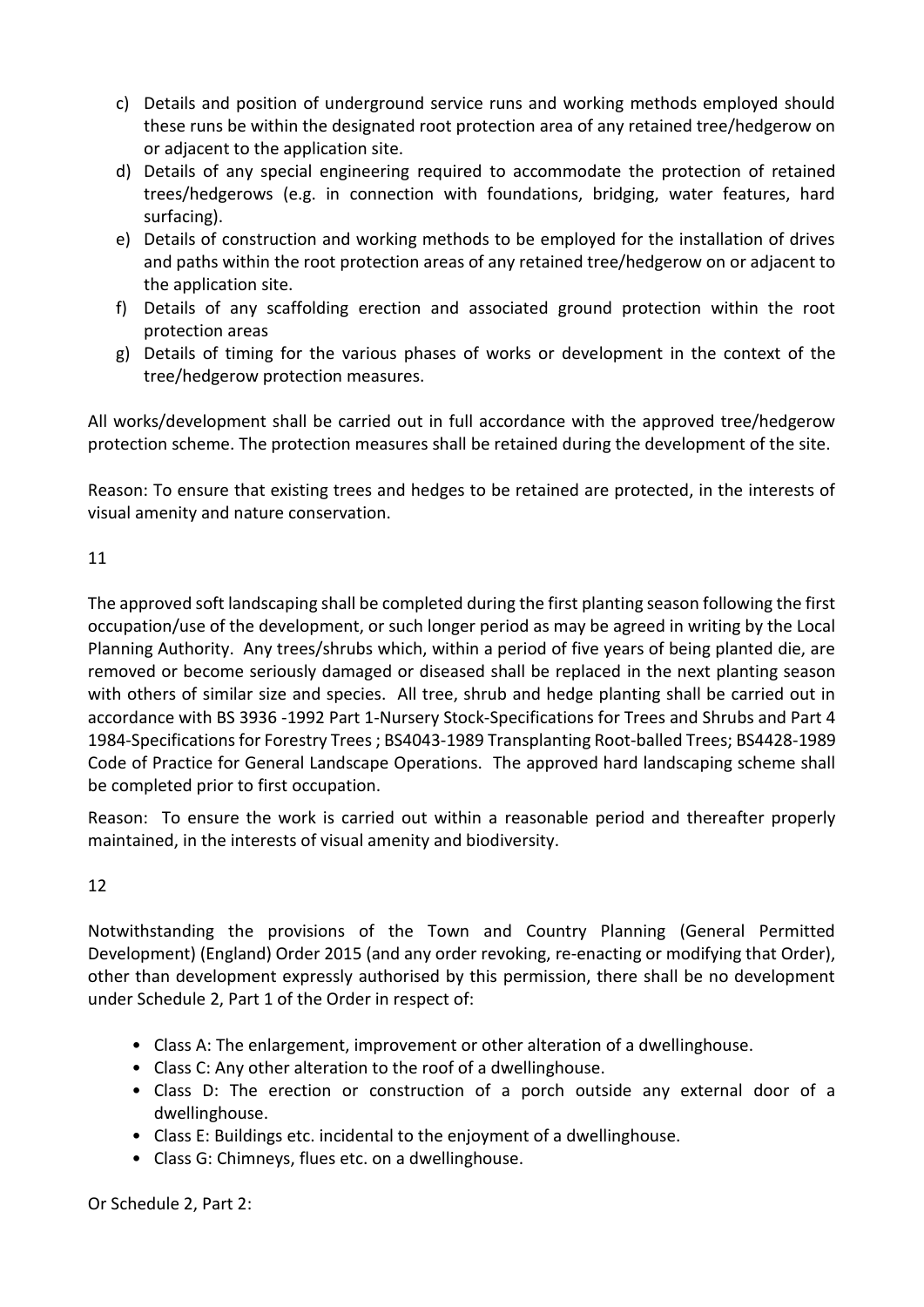• Class A: The erection, construction, maintenance, improvement or alteration of a gate, fence, wall or other means of enclosure.

Reason: To ensure that the Local Planning Authority retains control over the specified classes of development normally permitted under the Town and Country Planning (General Permitted Development) (England) Order 2015 (or any amending legislation). In addition, in order to ensure that any proposed further alterations, extensions or new buildings are sympathetic to the original design, layout and considerations accounted for in the consideration of this proposal in this sensitive location.

13

Prior to the occupation of the dwelling hereby permitted, a minimum of one Electric Vehicle Charging Point shall be provided and operational on site. The EVC Point or any replacement shall be retained and in operation for the lifetime of the development.

Reason: In order to provide for more sustainable methods of transportation in accordance with local and national policies.

14

No part of the development shall be commenced until details of the existing and proposed ground and finished floor levels of the site and approved buildings have been submitted on a single plan/or document and approved in writing by the Local Planning Authority. The development shall be carried out thereafter in accordance with the approved details.

Reason: In the interests of residential and visual amenity.

## **Informative Notes:**

01

This application has been the subject of discussions during the application process to ensure that the proposal is acceptable. The District Planning Authority has accordingly worked positively and pro-actively, seeking solutions to problems arising in coming to its decision. This is fully in accord Town and Country Planning (Development Management Procedure) (England) Order 2015 (as amended).

02

The applicant is advised that all planning permissions granted on or after the 1st December 2011 may be subject to the Community Infrastructure Levy (CIL). Full details of CIL are available on the Council's website at www.newark-sherwooddc.gov.uk

The proposed development has been assessed and it is the Council's view that CIL IS PAYABLE on the development hereby approved as is detailed below. Full details about the CIL Charge including, amount and process for payment will be set out in the Regulation 65 Liability Notice which will be sent to you as soon as possible after this decision notice has been issued. If the development hereby approved is for a self-build dwelling, residential extension or residential annex you may be able to apply for relief from CIL. Further details about CIL are available on the Council's website: www.newark-sherwooddc.gov.uk/cil/ or from the Planning Portal:

[www.planningportal.gov.uk/planning/applications/howtoapply/whattosubmit/cil](http://www.planningportal.gov.uk/planning/applications/howtoapply/whattosubmit/cil)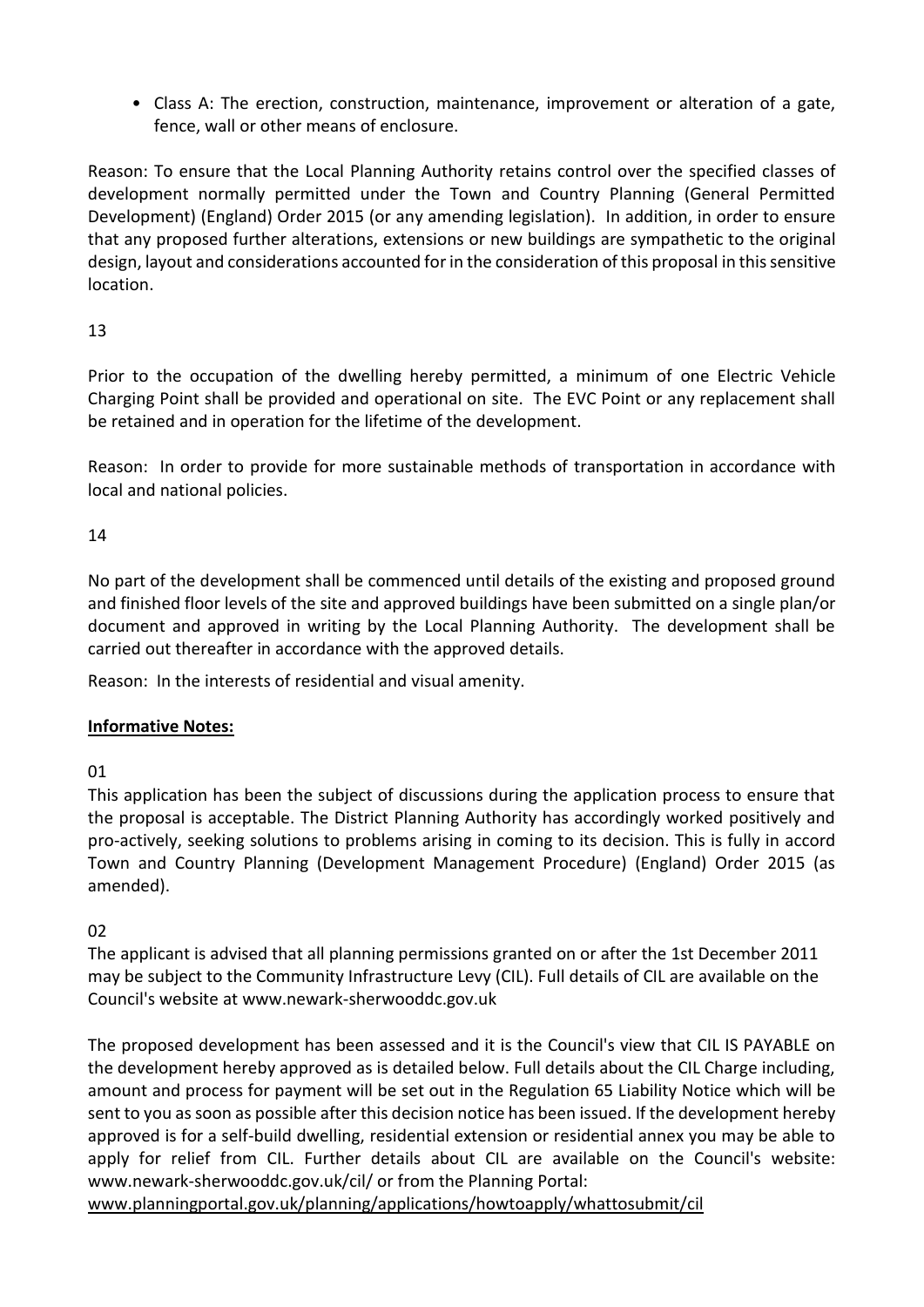Please note that the District Council no longer provides wheeled bins for residential developments free of charge. Wheeled bins can be purchased from the District Council or any other source provided they conform to appropriate standards and requirements of the Council. If you wish to purchase wheeled bins or discuss this matter further please contact the 01636 650000 or email: [waste.management@nsdc.info.](mailto:waste.management@nsdc.info)

04

The Nottinghamshire County Council Right of Ways team advise the following in regards to Eakring Footpath 6:

- The footpath shall remain open, unobstructed and be kept on its legal alignment at all times. Vehicles should not be parked on the Right of Way or materials unloaded or stored on the Right of Way so as to obstruct the path.
- There should be no disturbance to the surface of the footpath without prior authorisation by the Rights of Way team.
- The safety of the public using the path should be observed at all times. A Temporary Closure of the Footpath may be granted to facilitate public safety during the construction phase subject to certain conditions. Further information and costs may be obtained by contacting the Rights of Way section. At least 5 weeks' notice is required to process the closure and an alternative route should be provided if possible.
- If a structure is to be built adjacent to the public footpath, the width of the right of way is not to be encroached upon.
- If a skip is required and is sited on a highway, which includes a Right of Way then the company supplying the skip must apply for a permit. http://www.nottinghamshire.gov.uk/transport/licences-and-permits/skip-permit and also ensure that the Right of Way can still be accessed appropriately by the users permitted by its status i.e. equestrians if a on bridleway, motorised vehicles if on a byway open to all traffic "

## BACKGROUND PAPERS

Application case file.

For further information, please contact Lisa Hughes on ext 5565

All submission documents relating to this planning application can be found on the following websit[e www.newark-sherwooddc.gov.uk.](http://www.newark-sherwooddc.gov.uk/)

### **Lisa Hughes Business Manager – Planning Development**

**<sup>i</sup>** [Brambilla,](https://sciprofiles.com/profile/353174) A.; Bonvin, J.; Flourentzou, F. and Jusselme, T (2018) On the Influence of Thermal Mass and Natural Ventilation on Overheating Risk in Offices, Buildings Vol. 8 (4) **.** 

<sup>ii</sup> Kuczynski, T.; Staszczuk, A.; Gortych, M. and Stryjski, R. (2021) Effect of thermal mass, night ventilation and window shading on summer thermal comfort of buildings in a temperate climate, Building and Environment Vol. 204

iii Ridrigues, L.; Sougkakis, V. and Gillot, M (2016) Investigating the potential of adding thermal mass to mitigate overheating in a super-insulated low-energy timber house International Journal of Low-Carbon Technologies Vol. 11, Issue 3, September

03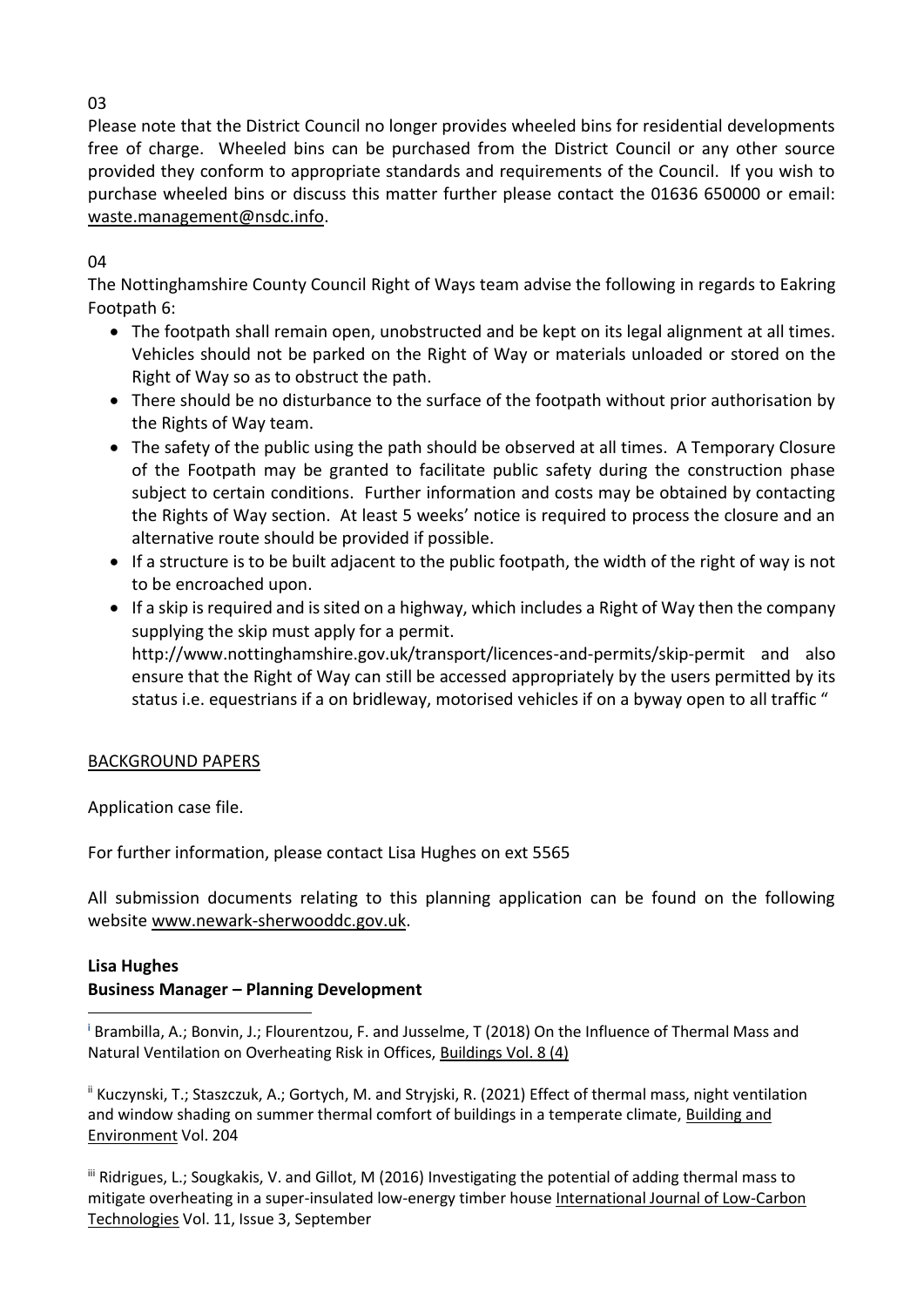iv Kuczynski, T. and Staszczuk, A (2020) Experimental study of the influence of the thermal mass on thermal comfort and colling energy demand in residential buildings Energy Vol. 195

**.**